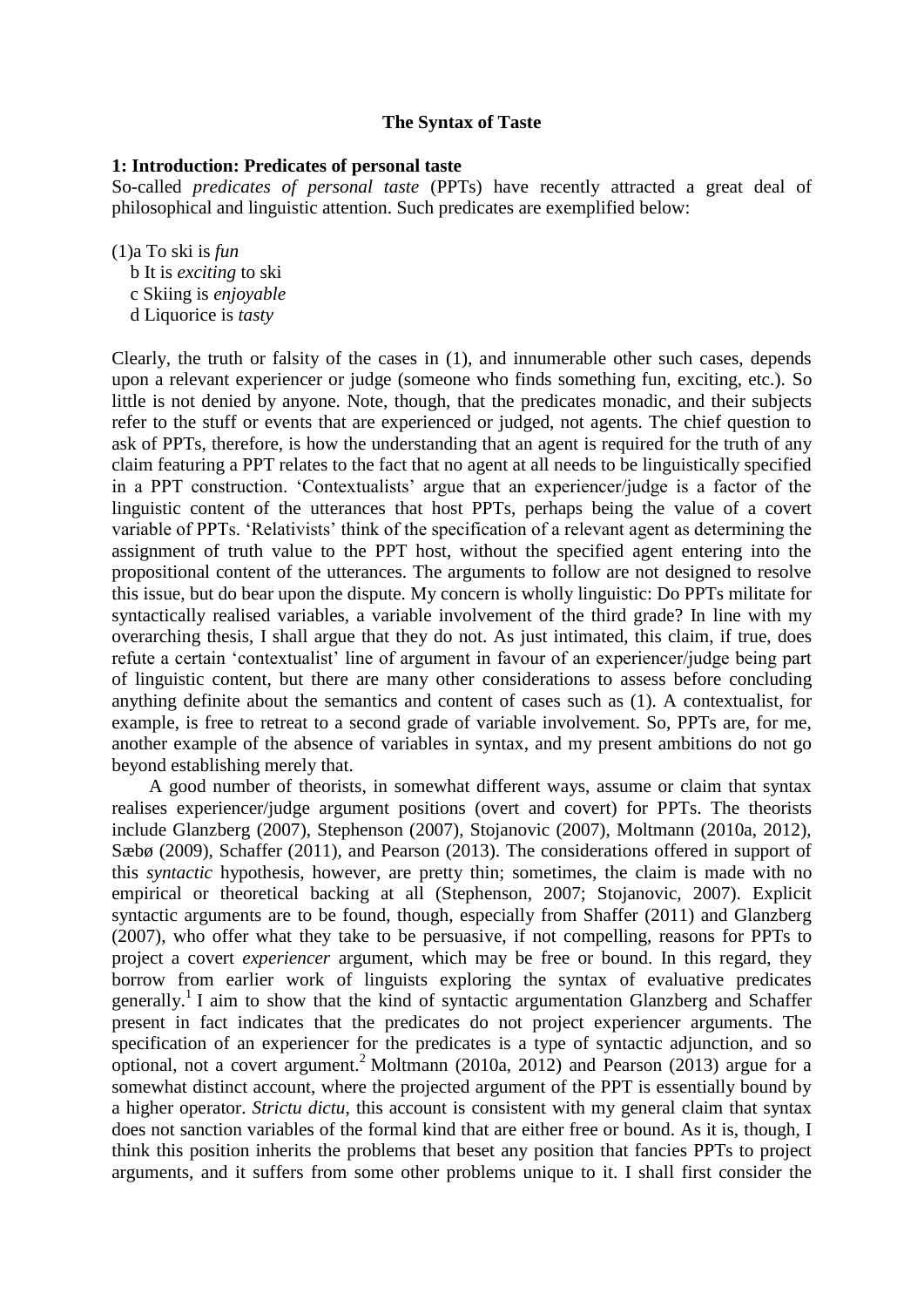argument vs. adjunct question pertaining to PPTs and then look at a couple of other considerations, including those from Moltmann and Pearson. Before we get to the detail, a number of preliminary observations are in order.

### **2: The philosophical and linguistic problems of taste**

Firstly, independent of the considerations Glanzberg and Schaffer offer, it is at best unclear if PPTs form a natural class whether in terms of syntactic behaviour, semantic properties, or conceptual content. It is obvious enough that there is no surface syntactic individuative condition. *Tasty*, for example, does not select for infinitive complements (\**It is tasty to eat meat*) or gerund subjects (\**Eating meat is tasty*). *Fun*, on the other hand, is happy in both environments. This difference coheres with a semantic difference: *tasty* attributes a property to an object, whereas *fun* attributes a property to an event. Of course, *Rollercoasters are fun* is acceptable, but such constructions appear elliptical for something of the form *Riding rollercoasters is fun*. None of this is to suggest that classing *fun* and *tasty* together is wholly erroneous. Both predicates express a personal perspective on the relevant object or event, which does have its syntactic correlate in the option of a *to/for x* phrase that may appear with PPTs. So much, though, does not tell us anything interesting, for the relevant phrases might not be constitutive of the content of PPTs, but merely express additional information by way of adjunction. In effect, the question before is whether this perspectival feature of the predicates is syntactically realised as an argument (as opposed to an adjunct) position, and so does unify the class of PPTs, notwithstanding their other differences. For the purposes of argument, therefore, I shall mostly assume that the differences between *fun* and *tasty* do not interfere *pro* or *con* with the arguments for both predicates to project an experiencer argument. I say 'mostly', for as will become evident, the differences do make a difference in regard to the applicability of the tests for distinguishing arguments from adjuncts.

 Secondly, as perhaps already intimated, I shall solely focus on *tasty* and *fun*. This is a somewhat thin diet, but I take the choice of examples to be non-prejudicial; indeed, Glanzberg, Schaffer, and others in the field are similarly narrow. If anything, the predicates offer the best intuitive case for the presence of a covert experiencer argument. One could broaden the scope of cases to include aesthetic, moral, and even alethic predicates, but I take there to be much less pretheoretical appeal to think of *good*, *beautiful*, and *true* as essentially experiential or indexed to a judger. Perhaps I betray an intellectual bias (in most moods, I am tempted to #, or even \*, *It is true for me*), but I can scarcely imagine anyone retreating from the claim that *tasty* projects an experiencer argument to the claim that *good* and *true* do. At any rate, I relieve my opponents of the burden of unifying a far wider class of predicate than our chosen examples. Besides: it is transparent how my arguments in regard to *fun* and *tasty* generalise should one be so befuddled as to retreat in the way just suggested.

 Thirdly, the principal ground of dispute concerning PPTs is not exactly linguistic, but more to do with propositional content. Perhaps the most useful entering point is the notion of *faultless disagreement*. 3 Let Judy assert (1d) and Jack assert its negation (*Liquorice isn't tasty*). On the face of it, Jack and Judy disagree; they contradict each other. The problem is that we appear unable or unwilling (*ceteris paribus*) to lay blame upon either of them; that is, we want to be able to say that Jack and Judy both assert something true. After all, there is nothing in liquorice itself that will tell us that Jack or Judy are mistaken, and it is hardly necessary that Jack or Judy be in a position to make such a judgment about each other; perforce, a third party is unable to make a such a judgment either. Thus, we appear to have a case of faultless disagreement. Of course, there are cases and cases. Often, we might feel compelled to contradict someone's judgement of personal taste, perhaps on grounds of the person being typically inattentive or lacking other relevant experience (*If you think that isn't tasty, you should try the merlot. It is disgusting*). Even so, PPTs do seem to be peculiarly apt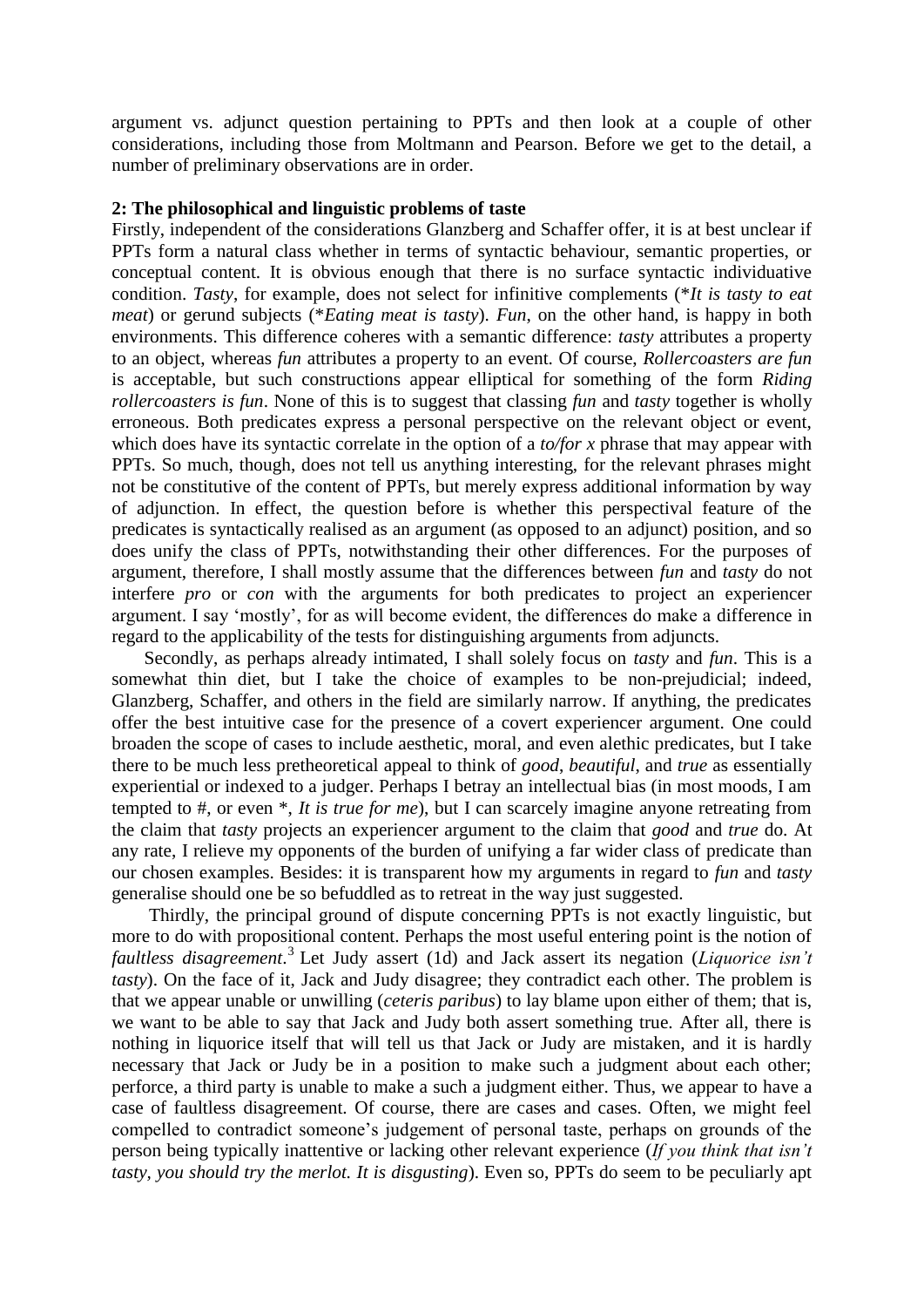to give rise to conflicting intuitions, where we want to hold that speakers contradict each other without either being mistaken. <sup>4</sup> There are two basic approaches to this puzzle: relativism and contextualism.<sup>5</sup>

 The *relativist* takes the conflict to be genuine, but seeks to ameliorate the sense of paradox. According to this position, Jack and Judy do disagree, for their attitudes are towards the same propositional content that Liquorice is tasty: Judy asserts it, Jack denies it. Both may be faultless, though, for the truth-value of the *one* content is assessed relative to different judgers or individuals, and so, relative to Jack, the content is false, and relative to Judy it is true. The alternative *contextualist* position does not seek to save the (apparent) phenomenon of faultless disagreement. The contextualist agrees with the relativist that, in our imagined scenario, neither Judy nor Jack need be at fault, but this is not because the one content is assessed for truth-value relative to each interlocutor; instead, the interlocutors simply judge distinct contents. Judy assents to liquorice is tasty *for her* whereas Jack denies that liquorice is tasty *for him*, so there is no contradiction. Both accounts hold that the determination of an experiencer or judger is essential to the fixing of a truth-value for a personal taste utterance. The relativist holds that this determination occurs independently of the fixing of propositional content, which may be invariant over differences of truth-value. The contextualist claims that the determination of an experiencer or judge is an aspect of the content expressed and so cannot occur independently of the fixing of content; without the specification of a relevant individual, Liquorice is tasty is not truth-evaluable at all.

 Many subtle issues here, and there are, suffice it to say, numerous ways of capturing the basic relativist and contextualist positions. Note, though, that according to both positions, a relevant individual, even if generically understood, is essential to the full assessment of personal taste utterances; the positions differ only in regard to whether the individual enters into the propositional content or not.<sup>6</sup> For my purposes, all other issues may be bracketed in order to focus on the semantic-syntactic question of how, if at all, the experiencer/judger is linguistically represented.<sup>7</sup> Further note that however this question gets answered does not decide the issue between the relativist and contextualist, although it does affect the dialectical options. I am, therefore, committed to neither position and my arguments affect the dispute only by way of knocking out a contextualist argument. Let me explain.

 If one were to consider mere judgements of truth-value or their distribution over possible utterances, it is difficult to disentangle relativism from contextualism, for the difference between the positions is at a sub-truth-value level, as it were; that is, both parties can agree about which utterances are true and which are false in exactly the same contexts. Stojanovic (2007), for instance, argues that relativism and contextualism are notational variants, if strictly construed as semantic claims, as opposed to claims about how values of linguistic items get fixed. This seems right to me, but a wedge can be provided precisely on the basis of the syntactic assumptions the contextualist is liable or happy to make, which the relativist may demur without forfeit. That is to say, leverage is to be found, if we focus on the linguistic material free of truth-value assessment. Effectively, the relativist says that we have a complete proposition independent of the specification of an experiencer/judger and the contextualist says that we don't. Now assume that at some level of syntactic organisation, all of the constituents of a sentence contribute to the truth conditions of its tokens. Such a level is normally conceived of as *logical form* (LF), but we may remain neutral on its precise identification. All that is important is that there is some way of determining what constituents of a sentence contribute to truth conditions. So, if an item is theta-marked as an experiencer, then that would suffice to tell us that it contributes to truth conditions. The right level of syntactic organisation, therefore, may simply be where theta-assignment occurs. We now have the basis for a clear assessment of the relativist and contextualist positions. If a PPT essentially projects an experiencer argument position, then that means that contextualism is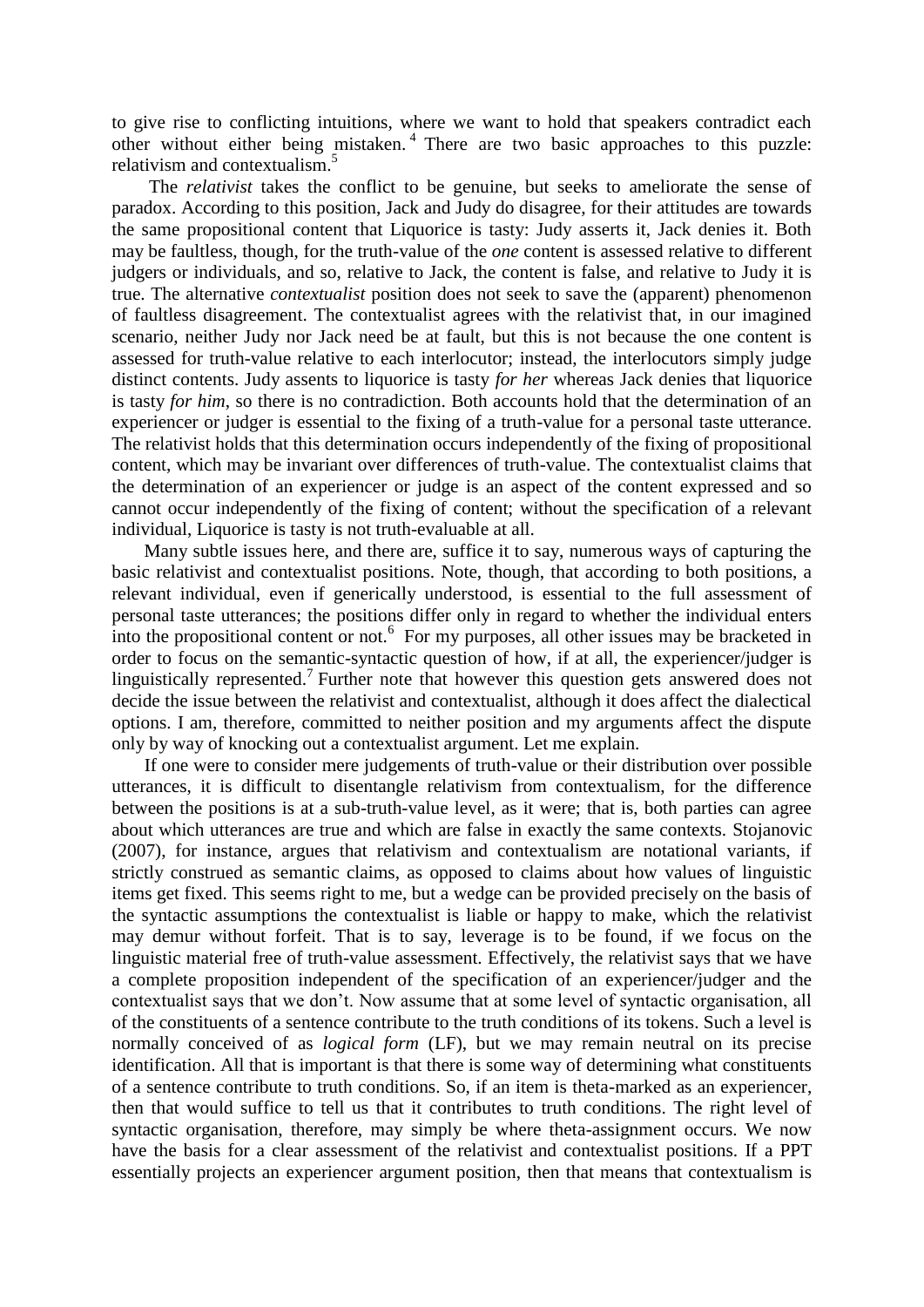true, for if the position is not valued for some given utterance, then we do not have complete truth conditions for the utterance, because truth conditions are computed off the relevant level of organisation of linguistic material, which, *ex hypothesi*, contains an experiencer argument position.

 I think this reasoning is valid, but, of course, the argument can be resisted by the relativist or, indeed, eschewed by the contextualist. Both parties might hold that that truth conditions are not to be computed solely on the basis of linguistic material. The relativist, without further ado, would remain unscathed by the argument. The contextualist, for her part, may seek the putative essential experiencer constituent of a PPT content at some level of conceptual structure not linguistically encoded. In short, the relativism vs. contextualism debate is not just a debate about what argument positions PPTs syntactically project. Both relativist and contextualist must treat the judge or experiencer position as variable, insofar as PPTs are useable from different perspectives. I take it that the fixation on the value of the variable is an issue for both sides (cf., Stephenson, 2007). My concern below will be, in effect, just for a particular strong version of the contextualism that treats the variable as syntactically realised.

 Still, the argument presented is very interesting, precisely because it does offer the contextualist a potentially decisive argument on the neutral basis of syntax: if PPTs *do* project an experiencer argument position, then the relativist would be obliged to deny that it enters into the determination of truth conditions, which is simply absurd, or at best utterly *ad hoc*. As it is, I think the evidence clearly tells against PPTs projecting the relevant argument position, but I do not favour relativism. For what it worth, I think people tend to project personal taste properties as objective, and whether they accept faultlessness in disputes or not is contingent on a host of factors, but it not the default. As for contextualism, I think Glanzberg (2007) makes a good case that PPTs are multi-dimensional in terms of the scales we employ to assess their being satisfied or not, and this might well be a semantic matter. As said, though, my current interest is just in whether PPTs project an experiencer argument position that is contextually valued. I shall argue that they do not, which, as explained, knocks away a powerful argument for contextualism, but it by no means refutes the position.

 Fourthly, the considerations I shall be assessing for a syntactically realised covert experiencer argument of PPTs are not treated as unassailable by either Glanzberg or Schaffer (or anyone else, as far as I know). Glanzberg (2007, p. 11-12, n. 9) treats the claim as a 'working hypothesis... the strongest position [of the options], and the one I would find most congenial'. Still, the position 'needs more investigation'. Similarly, Schaffer (2011, p. 192) says the following:

It should be acknowledged from the start that all of these diagnostics [for covert arguments as applied to PPTs] are defeasible, embody controversial theoretical assumptions, and require judgments that may be contested. Such is unavoidable in empirical inquiry. The *best-case result* is when all the diagnostics converge. I will be claiming just such a best-case result for taste claims.

Such sentiments of caution properly reflect the complexity of the issues involved. Still, my conclusion will be the exact opposite of the conclusion Schaffer seeks: all of the diagnostics he employs point towards PPTs not projecting an experiencer argument, and additional considerations also point in the same direction.

### **3: On the putative evidence for syntactic variables**

My method will be as follows. Firstly, I shall go through four tests Schaffer (partially endorsed by Glanzberg) presents for an experiencer being a value of a syntactic argument of PPTs. In each case I shall show that the test does not deliver the result claimed for it; on the contrary, the tests suggest that the experiencer position is a position of adjunction, which as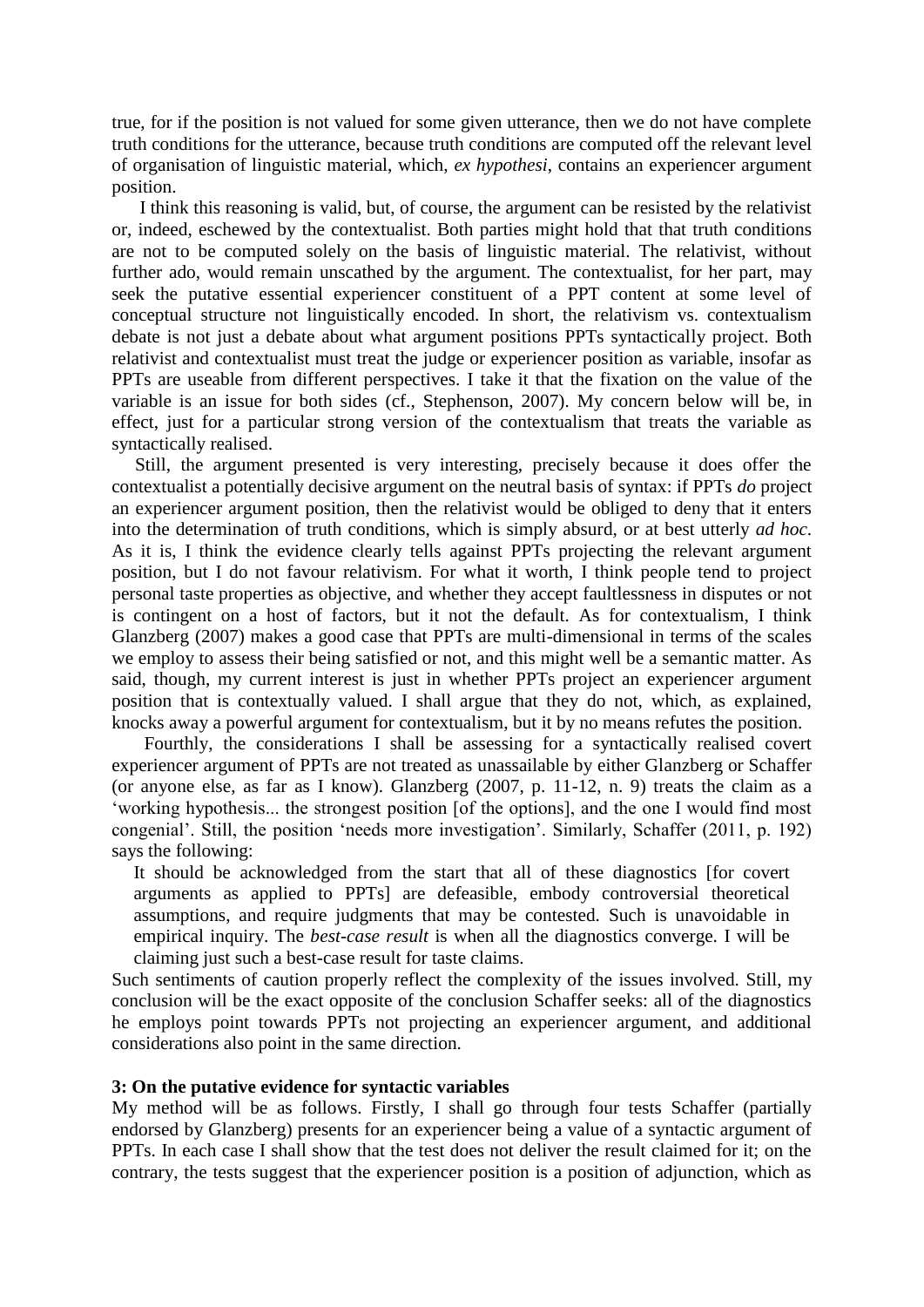an optional projection does not tell us anything essential about the semantic character of PPTs. Secondly, I shall look at some further tests, not discussed by Schaffer, that clearly point in the same direction. Two points are worth emphasis here. Firstly, I shall assume for the purposes of argument that there can be obligatory argument positions that are mostly covertly realised and, more generally, that the broad syntactic assumptions that admit covert material are perfectly in order. The crucial issue is solely whether PPTs offer a case for covert free variables, with all other syntactic and semantic properties kept constant.

 Secondly, and here I repeat a point from chapter vbvn, the issue of how to distinguish arguments from adjuncts, if at all, is highly fraught. The present issue, however, is not *really* about the argument/adjunct distinction, but about the semantic content of PPTs; the argument/adjunct distinction is being used as a probe on the understanding that arguments reflect constitutive content of predicates whereas adjuncts do not. So, all parties should recognise that (i) the syntactic distinction between arguments and adjuncts may cross-classify the semantic distinction between core and auxiliary information and that (ii) assigning some information to adjunction projections does not entail that anything goes. The so-called 'cartography' programme has made it at least plausible that all items of a structure find a place within a functional hierarchy, which realises a template of how items may be construed in relation to one another (Rizzi, 1997; Cinque, 1999, 2002; Haegeman, 2012). As we shall see, this approach problematises some diagnostics for adjuncts insofar as one can't simply assume that restrictions on the permissible order of phrases entails that the phrases are arguments, for adjuncts cannot be positioned willy-nilly; the phenomenon might, instead, reflect the relative prominence of covert functional heads that take the overt phrases as SPECs. Be that as it may, cartography issues are mostly neutral in the present dispute. The contextualist claims, and I deny, that PPTs *obligatorily* project an experiencer argument. The cartographic theorist, as it were, claims that if and when items occur within a structure, they fit into the hierarchical functional template; the theorist does not claim that the template must always be realised, albeit sometimes covertly. The point may be put like this. The cartography theorist does not reject the argument/adjunct distinction, but claims that both arguments and adjuncts occur within a functional hierarchy; the difference between the two is that arguments are obligatory and adjuncts not. So, for present purposes, arguments are syntactically obligatory items that reflect core semantic properties of the predicates, and adjuncts are non-obligatory items, which may reflect core conceptual information, but, *qua* optional, do not reflect the narrow linguistic content of the item.

#### **3.1: The binding test**

I shall begin with a methodological point, and then assess the crucial cases. Schaffer (2011, p. 192) notes that '[o]ne leading diagnostic for covert arguments is the possibility of binding them', and he cites Partee (1989) and Stanley (2000) as evidence. As already discussed in the previous chapter, though, binding does not offer a test for *syntactically* realised covert arguments; indeed, Partee is explicit that she does not think of the test in that way. For the test to work in the way Schaffer intends, one needs the assumption that all binding is syntactically realised, but I know of no good argument for such a grand claim. Pretty clearly, one can have binding and relations of referential dependence that are not underwritten by general syntactic relations. As we shall also see in the next chapter, scope relations involving indefinites are highly problematic, if understood as realised by general syntactic mechanisms. Schaffer (ibid., p. 193) says the following:

The standard view of binding is that it is a syntactic relation, requiring the right syntactic environment (basically, co-indexing and c-command: Chomsky 1981). On this view the possibility of bound readings is excellent evidence for the syntactic reality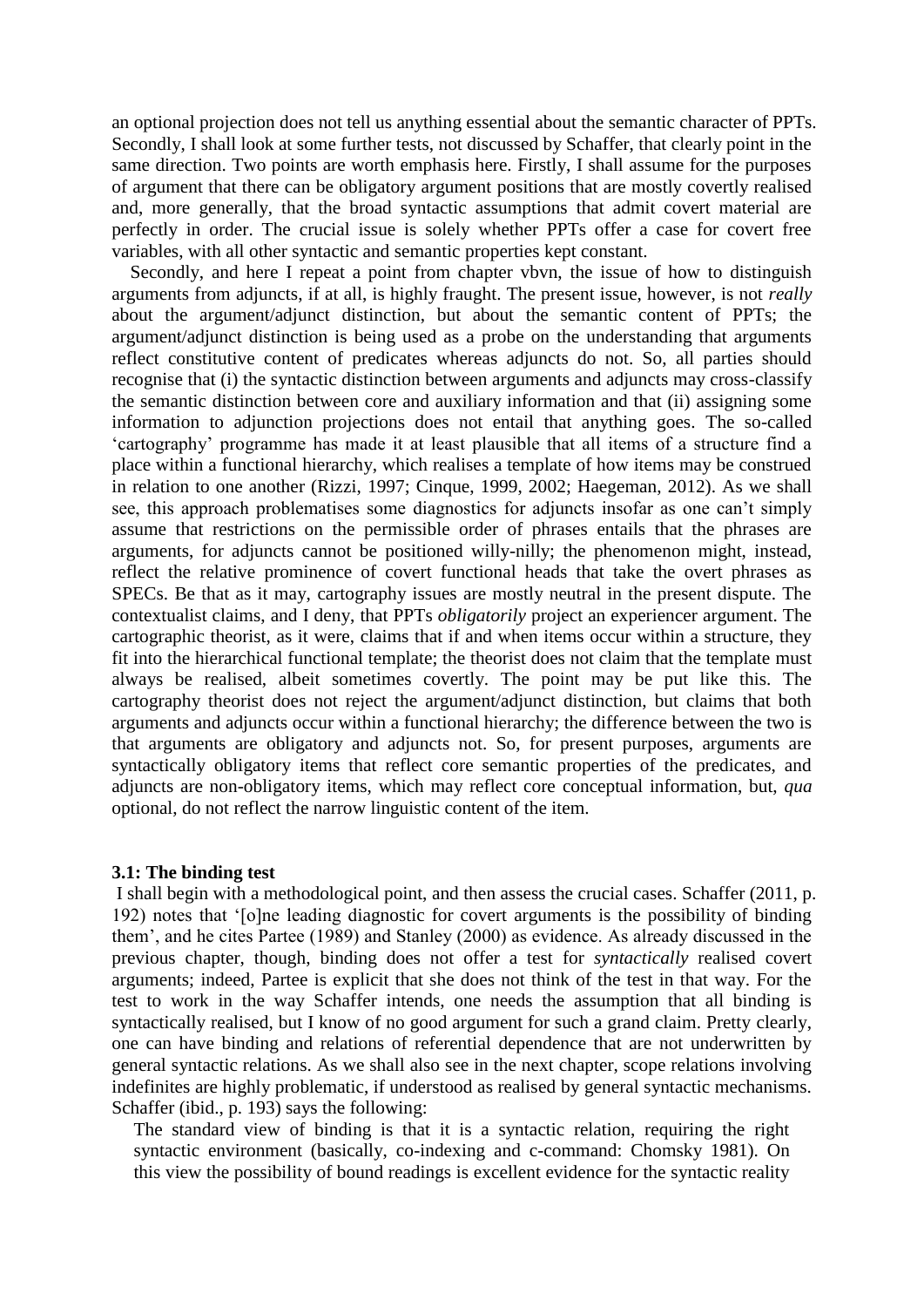of the argument in question… But alternative semantic views of binding have also been proposed. For present purposes I remain neutral as between syntactic and semantic views of binding. I only assume that bound readings require the existence of arguments in logical form, whether or not these arguments are syntactically projected. In particular I assume that bound readings reveal the *pre-existence* of the argument… In a slogan, I assume that the quantifier reveals structure rather than creating it [*sic*].

I find this passage somewhat confusing. Firstly, I would wager that no-one in the field, and certainly not Chomsky, endorses the classic GB account of binding in the full generality Schaffer states.<sup>8</sup> Yet even if classic GB binding is accepted, the inference Schaffer draws is invalid. Classic binding theory pertains to elements that occur within in a syntactic projection, not to any and all binding intuitions one may have. Thus, bound readings alone are not enough to attract a binding theoretic explanation and so not enough to establish the 'syntactic reality' of the relevant items. For example, it might be that one has independent reason to think that the relevant putative argument is not syntactically projected, in which case binding theory does not apply to it as a syntactic condition. This is precisely the position of Partee (1989) and Chomsky (1986) as regards 'implicit arguments'. Schaffer does concede that there are 'semantic alternatives' (he cites Schlenker, 2005), but my present point does not rest on the possibility of 'alternatives'; it is, rather, that syntactic binding theory was never intended as an account of any and all bound readings, so such a class of readings all by itself is not evidence for syntactic arguments.

 Secondly, since Schaffer does concede 'semantic alternatives' and is 'neutral' about the explanation of bound readings, the significance of the binding test is moot even in his own eyes. Before the binding test can be weighed in terms of a 'best-result' convergence of considerations on a syntactic explanation of the semantics of PPTs, it needs to be established that the test even purports to reveal a (covert) syntactic position that is otherwise identifiable. Schaffer and others do not do this. What Schaffer does settle on is that the test reveals a position in 'logical form' that is demonstrated by the relevant quantifier readings, instead of created. The position Schaffer (2011, p. 193, n. 22) here has in mind is Recanati's (2004, 2007, 2010) variadic function account of implicit object arguments discussed in the previous chapter. Precisely what Schaffer wishes to claim in the passage, though, is unclear. Obviously, 'logical form' cannot refer to the syntactic level of LF. It must, therefore, refer to some level of conceptual articulation that encodes truth conditions and is somehow linguistically licensed, an aspect of literal meaning, one might say. Such a conception, though, does not exclude a variadic account of the relevant readings, which Recanati precisely intends to be an account of logical form in that sense. What the account does claim, at least as Recanati presents it, is that the relevant argument positions are not aspects of the lexical entries of the given predicates at issue, for *punkt* readings are available. As things stand, therefore, the exact character of the neutral position Schaffer seeks to adopt is unclear.

 The above two points should give us serious pause in considering the binding test as even bearing upon the issue at hand. As it is, the data Schaffer offers do even *suggest* a covert experiencer argument for PPTs.

Consider (2):

### (2) Everyone got something tasty

The unbound reading is one where everyone got the same thing (chocolate ice cream, say) and found it tasty. The crucial bound reading is where what is tasty varies or depends upon, the range of the initial universal quantifier. So, Ma can utter (2) to her three children and mean (and be understood as so meaning) that Mary got something tasty for her, Daisy got something tasty for her, and Jimmy got something tasty for him, where what the three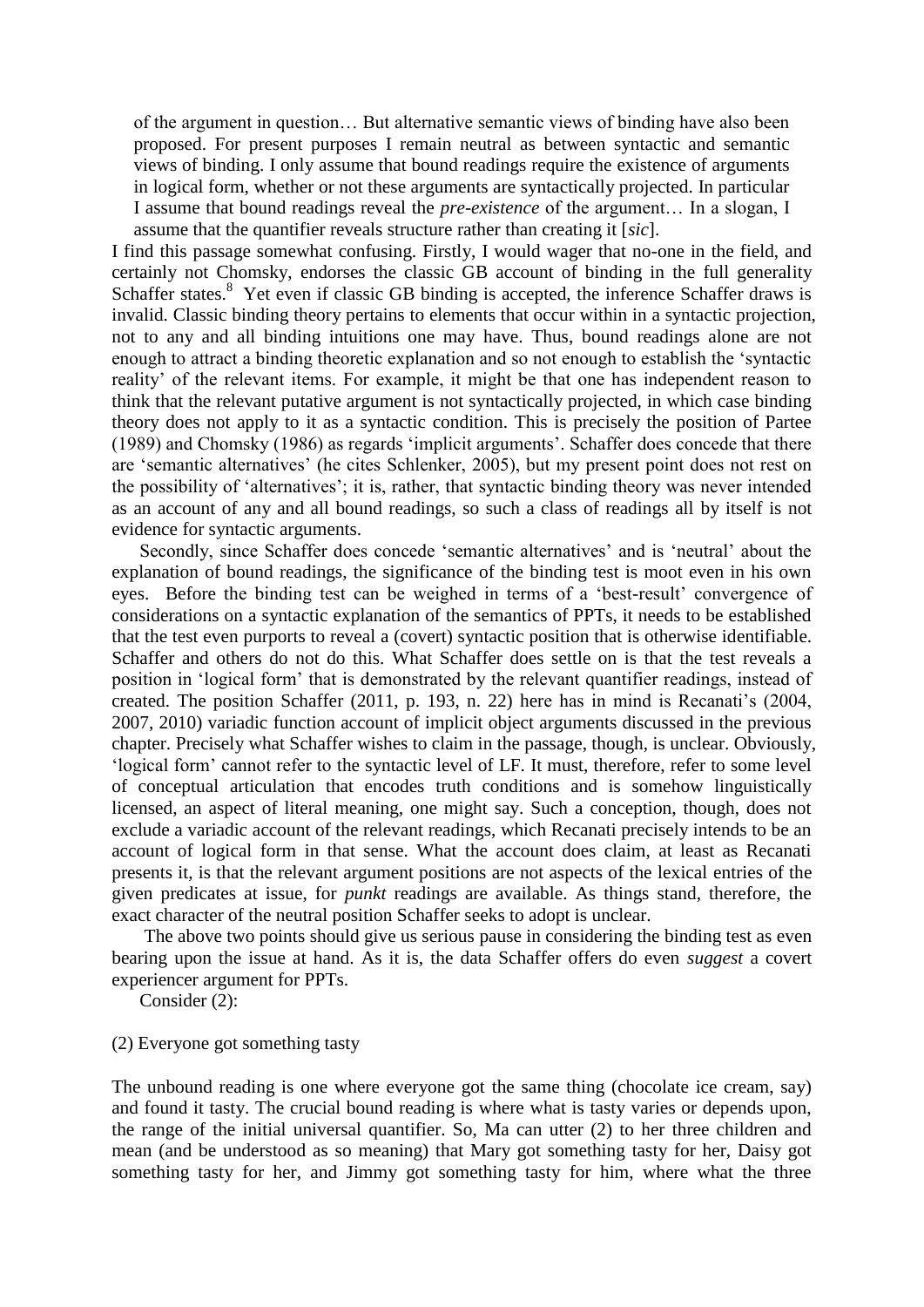children got may differ between them. Schaffer's thought is that the second reading is supported by a structure roughly corresponding to (3):

(3) (Every person *x*)(something *y*)[*x* got  $y \wedge y$  is tasty for *x*]

The significant relation here is that the initial quantifier binds into a position in the scope of *tasty*, rendering the value of *x* an experiencer of something being tasty. Without such a position being there already, so the thought goes, such a construal would not be possible.

Assume that  $(2)$  is ambiguous in the way indicated.<sup>9</sup> Still, one might wonder what this tells us about *tasty*. Perhaps the ambiguity indicated is general and so does not turn on the particular argument structure of *tasty*. To test for this, Schaffer (ibid., p. 194) presents three other examples that he claims are 'without bound readings', unlike (2):

- (4)a Everyone got something frozen
	- b Everyone got something round
	- c Everyone got something artificially sweetened

Schaffer offers no discussion of these cases, so I am not sure exactly what readings are meant to be ruled out. It is obvious enough that none of the cases in (4) admit the kind of structural paraphrase presented in (3), if for no other reason then that *frozen/round/artificially sweetened for x* are semantically deviant. Yet this difference cannot be presently presupposed as demonstrative of a covert argument position apt to be bound, for the binding test is intended to reveal an independent phenomenon that explains that difference. That is to say, the test is supposed to reveal a difference between (2) and (4) that is best explained by a syntactic projection covertly holding for (2) but not (4), such that the 'syntactic reality' of the projection explains the experiencer reading of (2) and the unavailability of such readings for (4). But what is the independent phenomenon? Think again about Ma and her three children Mary, Daisy, and Jimmy. Clearly, all of the cases in (4) support readings where the three children got different things that happened to be frozen (Mary got a pizza, Daisy got a bag of peas, etc.), round (Mary got a ball, daisy got a mirror, etc.), or artificially sweetened (Mary got a juice drink, daisy got a sorbet, etc.), just as (2) supports the case where the children got different things that happened to be tasty. In short, as far as I can see, there just is no quantifier dependence relation that distinguishes the cases in (4) from (2). If that is right, then (3) is, in fact, too rich a paraphrase of the relevant reading of (2), at least as far as the binding test goes. What all the cases share is a scope ambiguity between the existential taking wide or narrow scope with respect to the initial universal quantifier. The narrow scope readings are true of the cases where the things got are dependent on the values of the universally bound quantifier:

(5)a (Every person *x*)(something *y*)[*x* got *y*  $\land$  *y* is tasty]

b (Every person *x*)(something *y*)[*x* got *y*  $\land$  *y* is frozen/round/artificially sweetened]

To be sure, Schaffer might well be right to think that we prefer the paraphrase in (3) to the one in (5a), but that is not a matter determined or even suggested by the binding test, whose deliverances are merely consistent with such a preference, which might be explained by our conception of what it is for something to be tasty, which has nothing to do with binding. So, as far as *tasty* goes, the binding test tells us nothing.

 Schaffer (ibid., pp. 194-5) offers the same kind of argument for *fun* as he offers for *tasty*. Again imagine Ma and her three children. At the fair, Mary went on the rollercoaster's, Daisy went on the helter-skelter, and Jimmy went on the lucky-dip. On the way home, Ma utters (6):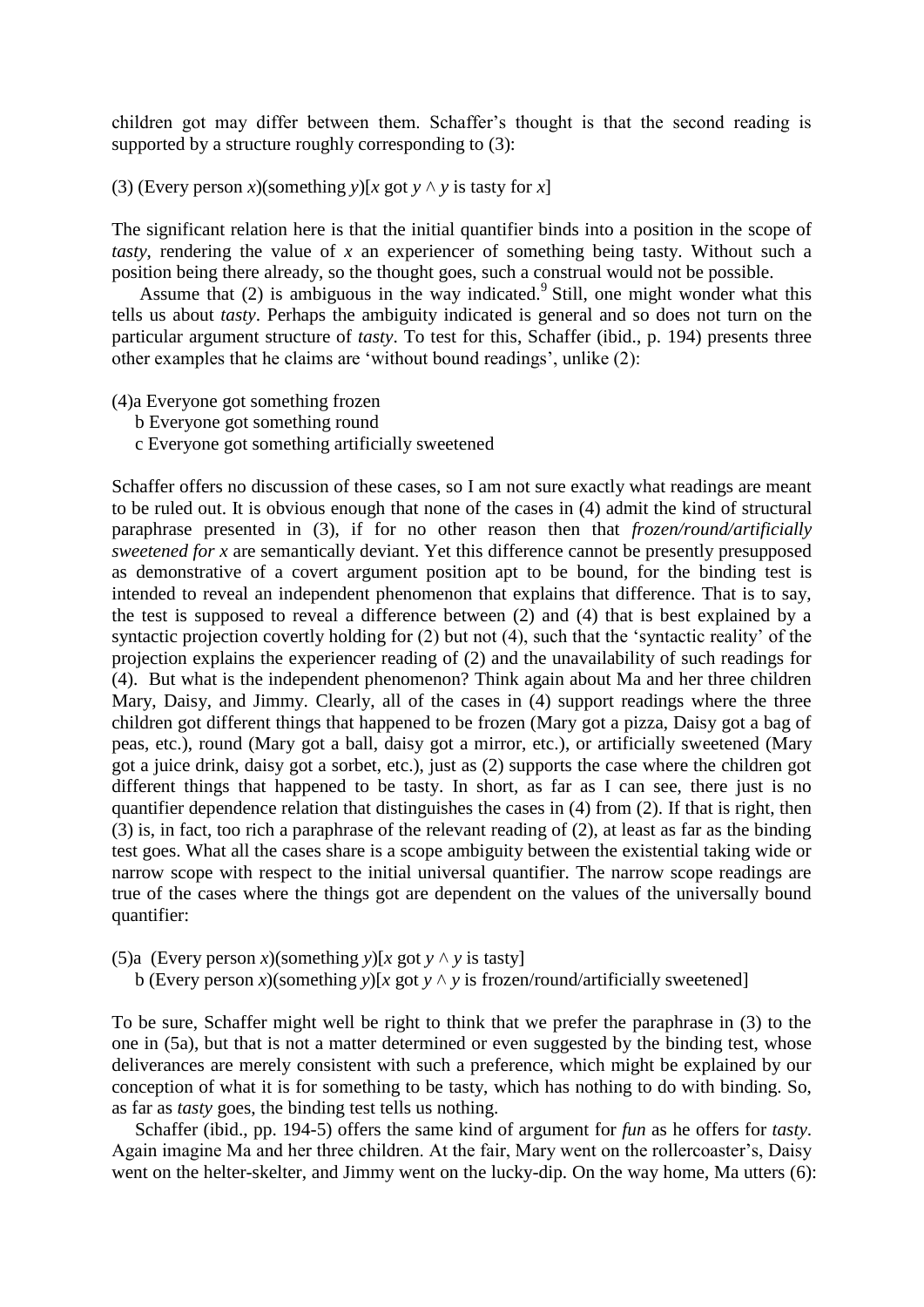(6) Everyone did something fun

(6) is ambiguous. One reading is where everyone did the same thing. Again, the relevant reading is the bound one, where what the children did that was fun differs between them, so that what was fun is dependent on the range of values of the initial universal quantifier. I am not sure how Schaffer would wish to analyse (6), but I take (7) to be the kind of structure/paraphrase he has in mind on the model of (3):

(7) (Every person *x*)(some event *e*)[ACT(*x*, *e*) and fun(*e*, *x*)]

Here I take 'ACT $(x, e)$ ' to express x being an actor or participant in the event  $e$ , and 'fun $(e, e)$ *x*)' to express *e* being an event that was fun for *x* (*fun* is a dyadic relation between an event and an actor in the event). We can be neutral about detail. As before, we need to ask whether such a reading tells us anything about *fun* in particular, or whether the ambiguity is perfectly general. Schaffer offers the following cases parallel to those in (4) that are supposed not to have bound readings, and so demonstrate that the bound reading of (6) does have something to do with the predicate *fun*:

(8)a Everyone did something legal

- b Everyone did something sedentary
- c Everyone did something environmental

I shall not rehearse the relevant reasoning that pertains to these cases as pertains to the cases in (4). Suffice it to note that all of them support readings where the existential is in the scope of the initial universal quantifier, and so support truth conditions under which the events that are legal, sedentary, and environmental vary with the values of the initial quantifier. As before, we have to take back the initial analysis as being richer than the binding test licenses. In this case, the simple amendment is to construe *fun* to be monadic, so that it just takes an event argument, as opposed to dyadic. We might prefer the dyadic construal of *fun*; that is not in dispute. That construal, though, is not uniquely supported by the binding test as Schaffer presents it. The test is minimally supposed to present independent evidence for the construal, not data merely consistent with it.

 There are other cases. Glanzberg (2007, p. 10) offers (9a) as a 'possibility of binding into the experiencer position' and the bare (9b) would also serve:

(9)a Everyone had a fun vacation b Everyone had fun

The additional interest of these cases is that they do not feature two quantifier phrases and the constructions are restricted to a fairly narrow class of predicate.<sup>10</sup> As with the previous cases, the sentences in (9) are ambiguous: they support a reading where everyone had the same fun together and a reading where different people had different kinds of fun. As it stands, though, the second bound reading does not militate for the projection of an experiencer argument. That is, there is nothing in the available readings of (9) that oblige us to favour (10a-b) over (10c-d) for the second kind of reading:

(10)a (every person *x*)(some event *e*)[ACT(*x*, *e*) & fun-vacation(*e*, *x*)]

- b (every person *x*)(some event *e*)[ACT(*x*, *e*) & fun(*e*, *x*)]
- c (every person *x*)(some event *e*)[ACT(*x*, *e*) & fun-vacation(*e*)]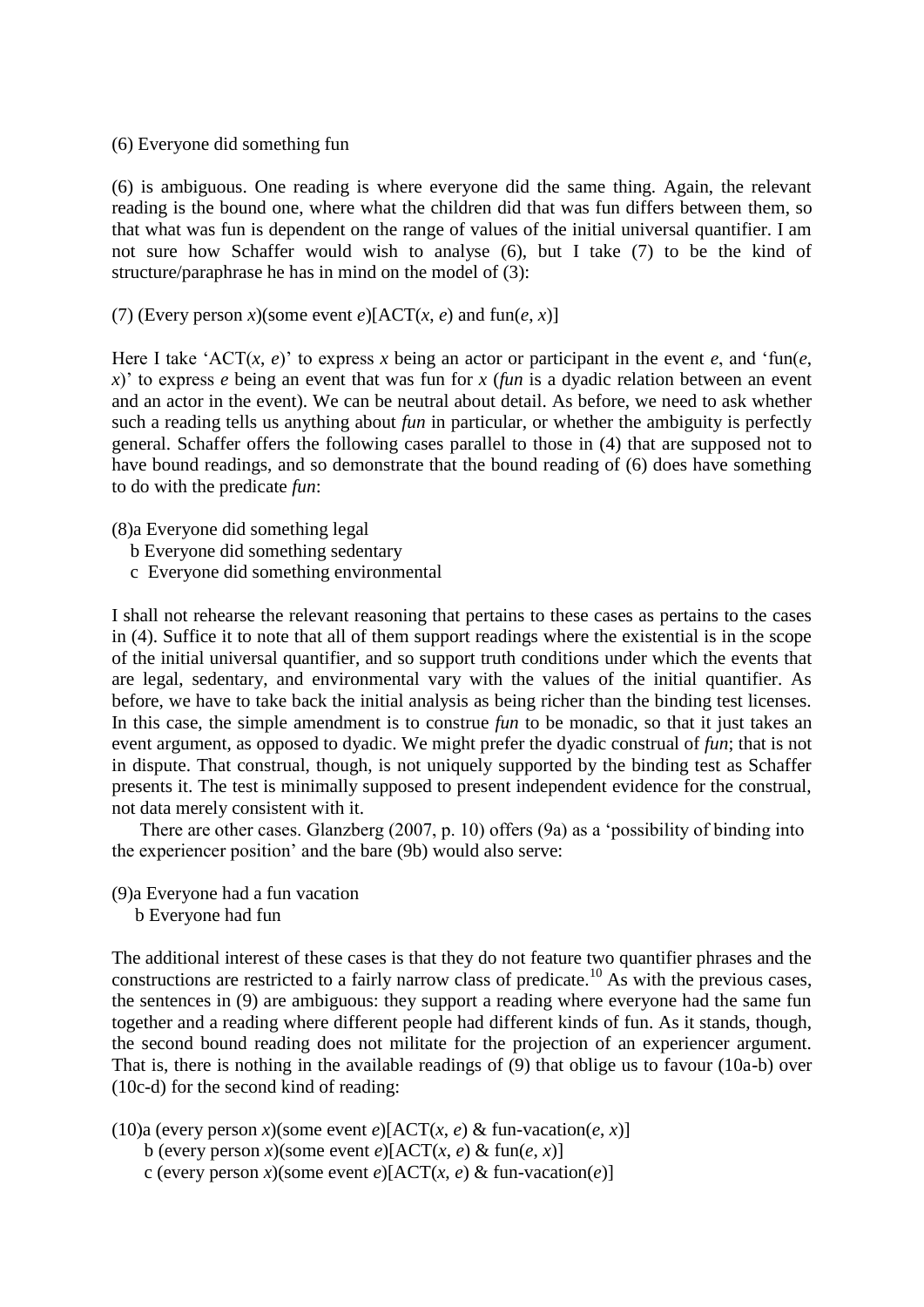d (every person *x*)(some event *e*)[ $ACT(x, e)$  & fun(*e*)]

As before, the ambiguity can be resolved in terms the relative scope relations of the quantifiers without appeal to an extra argument position being bound by the universal. The choice, in other words, is between treating the relevant predicates as monadic or dyadic, and binding gives us no definite steer on which is the right account.

 There is a complication here concerning the possibility of a free experiencer variable. Recall that the basic motivation for contextualism about PPTs is that the experiencer of the tasty object or fun event is variable, it may be the speaker, the addressee, or some other salient person or group, with the overt linguistic material kept constant. This is supposed to be revealed by the availability of all manner of overt experiencer arguments (…*tasty/fun for Bill/me/you/everyone*, etc.). If this is so, then one should wonder if the kind of cases exemplified in (2), (6), and (9) admit free construals along with the unbound cases. Such construals are somewhat odd. It is, anyway, hard to read *Everyone had a fun vacation* as saying that everyone had a fun vacation *for me*, without the entailment that the values of the universal quantifier have had a fun vacation. I shall return to this issue presently, but for the moment, consider the options. Assume that the contextualist claims that the free construals are impossible. The truth of this claim cannot follow from the syntax as so far imagined, for assuming that *fun* and *tasty* project an argument independently of any higher quantifier, which is an explicit assumption of Schaffer's (see above), then there is no syntactic basis for claiming that some such quantifier has to be in place to bind the otherwise free variable. After all, the variable is precisely supposed to be free where there is no antecedent quantifier. Furthermore, the quantification when present is not vacuous, as it binds a position in the subject restriction (witness (3a), (7), and (10a-b)). So, if the free construals are impossible, then it appears not to be a syntactic effect, but a wider semantic effect, perhaps due to experiences being subject-centred such that one cannot experience or gainsay others' experiences. Whatever the explanation might be, note that the denier of an experiencer argument is in a stronger dialectical position than the contextualist. The contextualist appears to be lumbered with being obliged to explain an unrealised reading that is apparently syntactically licensed. The opponent, on the other hand, has no syntactic assumptions that license such a reading in the first place and may freely help herself to whatever the best explanation happens to be. $^{11}$ 

 The other option for the contextualist is to admit the free construals as kosher, but explain away their oddness in terms of bizarre truth conditions, say. Again, though, this does not leave the contextualist in a stronger dialectical position than the denier of a syntactically realised experiencer argument. Firstly, the opponent does not deny the relevant readings, but merely claims that they are not syntactically licensed in terms of the saturation of an argument position. So, both parties can think that the sentences *may* attract bizarre truth conditions. Secondly, as it happens, I think the untoward readings are not so unacceptable, but this, as we shall see, undermines another consideration of Schaffer and Glanzberg.

### **2.2: The licensing test**

Schaffer (2011, pp. 195-8) and Glanzberg (2007, p. 11, n. 9) appeal to the behaviour of overt experiencer phrases in order to argue that the predicates that take such phrases mark them as arguments, as opposed to adjuncts, and so we may infer the presence of a covert experiencer position, on the assumption that argument structure is always syntactically projected. Of course, the mere fact that we may append *for/to x* onto a PPT does not indicate that the phrase is an argument as opposed to an adjunct, which we are assuming to be always optional. Schaffer and Glanzberg appeal to two tests, both of which should be familiar from my discussion of *It's raining* (see Chapter x). First consider the constraint that arguments cannot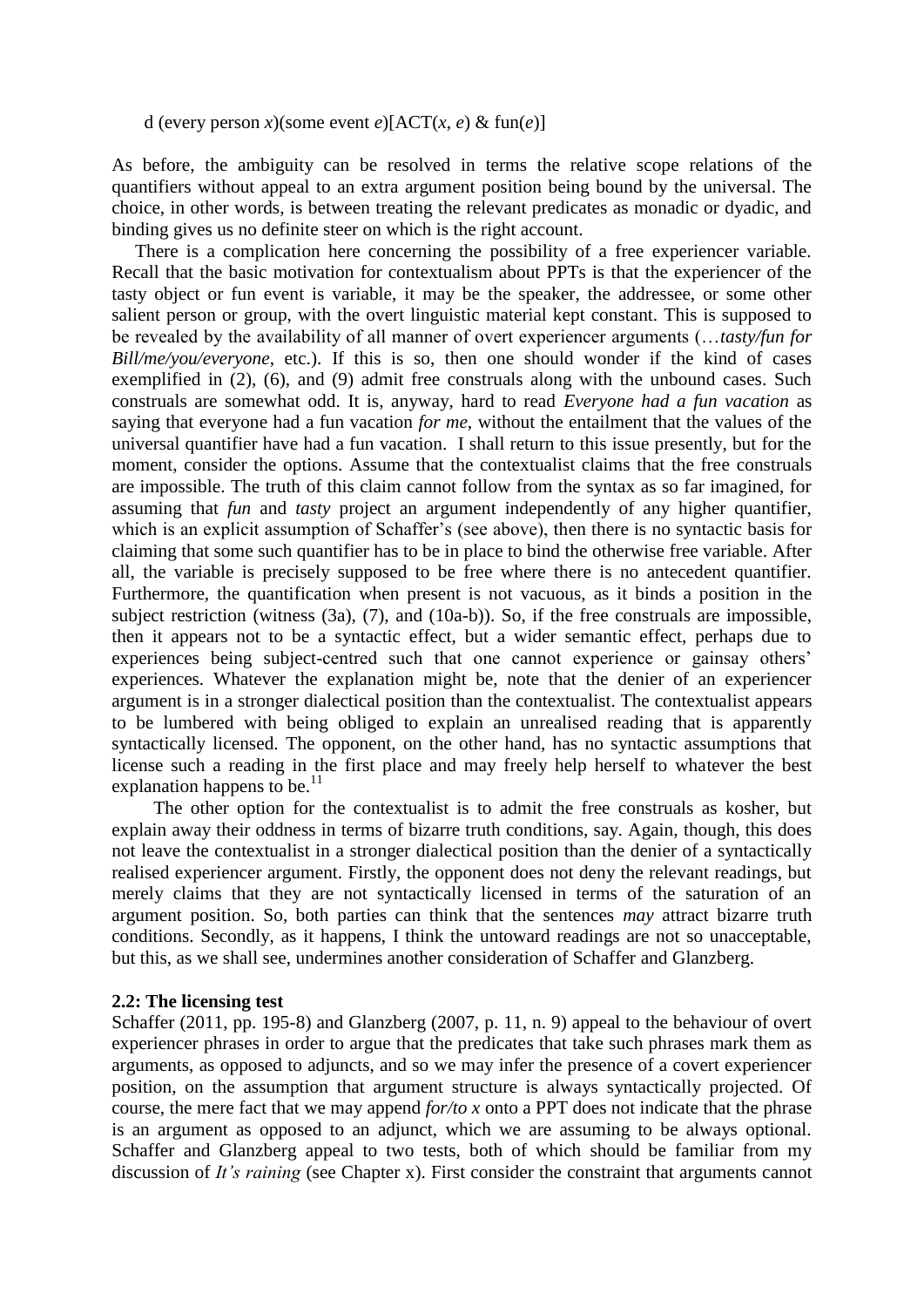be separated from their predicate (the item that confers a semantic role upon them) by an adjunct or other material (an adverbial or a relative clause, say). So, to use Glanzberg's example:

(11)a John kissed Mary on the beach

b \*John kissed on the beach Mary

The point here is that *kiss* takes two arguments, and *on the beach* is a paradigmatic adjunct, so (11a) is OK, because the adjunct does not intervene between the verb and its arguments, whereas (11b) is not OK because one does find such an intervention. Schaffer (2011, p. 197) applies the test to *tasty* and *fun* with the following examples:

(12)a Liquorice is tasty to me when sober

- b \*Liquorice is tasty when sober to me
- c Roller coasters are fun for me when sober
- d \*Roller coasters are fun when sober for me

For the moment, let us agree that the judgements indicated are correct. The general claim, however, is not supported, for some adjuncts *can* intervene between PPTs and their putative argument with much more acceptable results:

(13)a Liquorice is tasty on Tuesdays for me (as opposed to Wednesdays after the dentist)

b Roller coasters are fun on the beach for me (as opposed to in town centres)

c Football is fun in the park for me (as opposed to indoors)

d Ice-cream is tasty in a cone for me (as opposed to in a dish)

I admit that placing the adjunct last is probably the preferred option, but none of these cases are anywhere near as bad as (11b) and innumerable other such cases one may readily formulate. There is, suffice it to say, great variation in the naturalness of the choice of adjunct with the choice of predicate. The bottom line, though, is that such variation does not pertain to (11b), which is supposed to be the paradigm of illicit intervention to which the PPT cases correspond. As for (12), the confounding factor appears to be *when sober*, which implies an understood individual, for the subject of the sentence (*liquorice* or *roller coasters*) can't be sober. I suggest, therefore, that the oddness of (12b) and (12d) is due to the initial interpretation of the subject of sobriety being understood to be the speaker (or at least a class including the speaker), which information the adjunct then duplicates. The cases in (14) are fine and are naturally understood with the speaker (or a class including her) as the subject of sobriety:

(14)a Liquorice is tasty when sober

b Roller coasters are fun when sober

Of course, the understood subject of sobriety can be the addressee or the generic person, but one gets essentially the same effect: a following experiencer adjunct will either conflict with or duplicate what one initially understands to be the subject of sobriety. In sum, the intervention test gives at best a variable judgement about the argument status of overt experiencers, and not a result that would significantly contribute to an all-round weighting of the best explanation of the various phenomena. What one here witnesses, I think, is an effect of complex semantic and lexical factors that determine the acceptability of predicates combined with adjuncts, not a clear explanation on the lines of (11).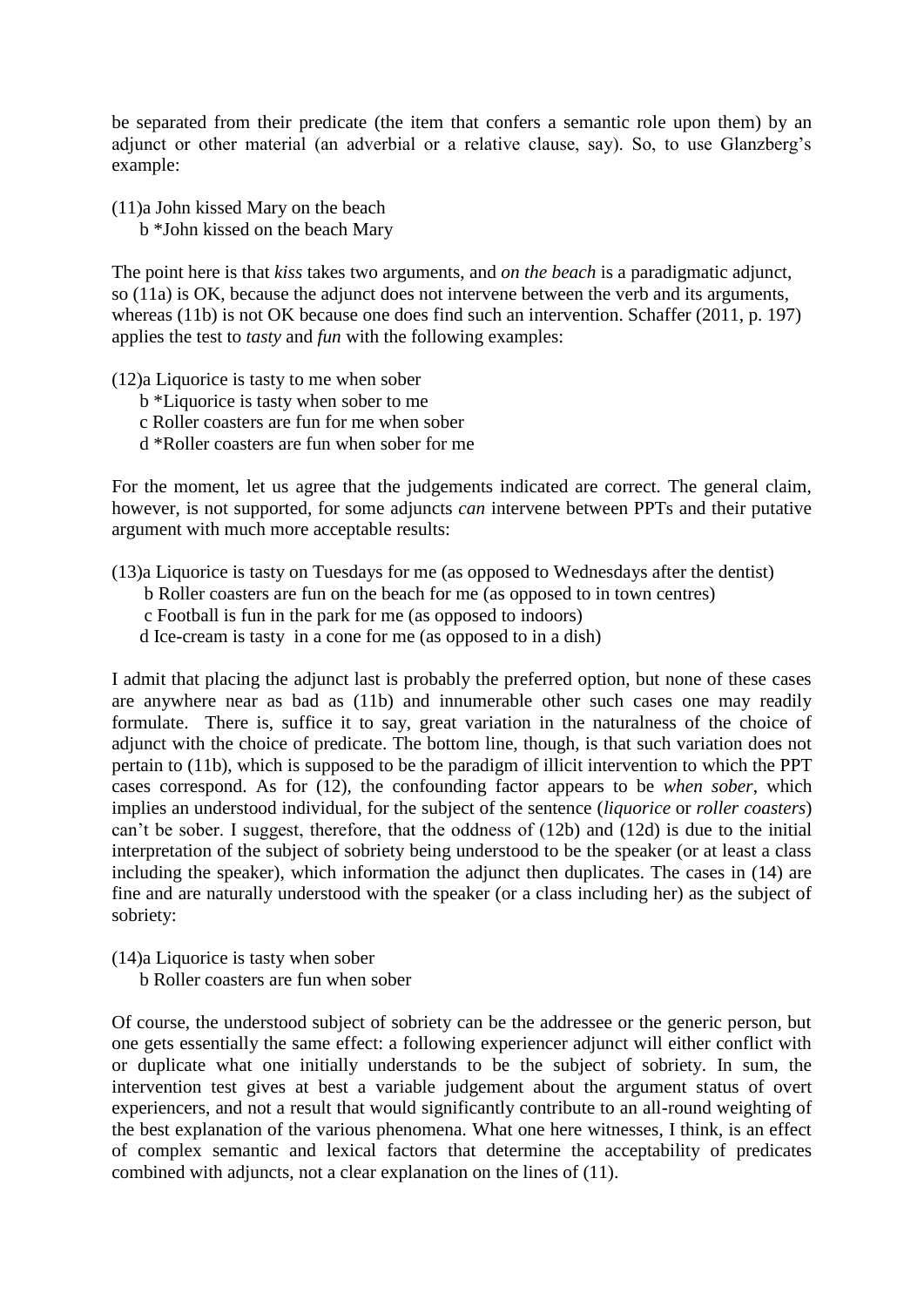The other constraint Schaffer (2011, p. 198) and Glanzberg (2007, p. 11, n. 9) present is one that allows adjuncts to *stack* or *iterate* in a way arguments cannot do. Consider the following judgements, drawn from Schaffer and Glanzberg:

(15)a \*John kissed Mary Sally

b John kissed Mary on the beach under the stars at midnight

- (16)a \*Sushi is tasty to me to Mary to everyone
	- b \*Roller coasters are fun for Ann for Ben for Claire

(15) exemplifies what we expect, where a predicate (the verb *kiss*, in this case) has a strict number of arguments, and so cannot support iterated would-be arguments, but can support iterated adjuncts, which offer additional optional information. (16) is supposed to present the interesting case, where we find the absence of iteration of experiencers. The significance of this reasoning is wholly vitiated by a lack of attention to other factors.

 Arguments do not stack because predicates tend to have a strict number of them, or at least a small upper limit.<sup>12</sup> Adjuncts *can* stack, but it just doesn't follow that *any* sequence of adjuncts is OK. In particular, iteration of adjuncts, or adjectives or adverbials, appears to be constrained.<sup>13</sup> For present purposes, we need not take a definite stand on these subtle matters; it suffices to note that adjuncts of the *same type* cannot stack in a semantically unconstrained way. Consider:

- (17)a John kissed Mary on the beach on the grass on the car's roof
	- b John kissed Mary in Manchester in London in Birmingham

The examples in (17) have two readings. The most natural readings are the ones where there are three distinct kissing events identifiable by their distinct locations. On these readings, the sentences appear to be elliptical lists or conjunctions. We may wish to rule out such cases as genuine adjunction, for the adjuncts do not modify the preceding phrases. This is significant, for when the adjuncts are of the same type, an order of inclusion seems mandatory; when the adjuncts are distinct, no such inclusive ordering can apply. Thus, the second available readings are the bizarre ones, where a beach is on grass on top of a car and Birmingham contains London as a part, which in turn contains Manchester. So, the only natural nonbizarre readings of (17) render the cases as non-adjunctional, because of the constraint on how iterated phrases of the same type must be interpreted. If this is right, then the cases in (16) give way to a straightforward explanation that treats *for/to x* as nothing other than an adjunct.

 Consider (16) again. First note that if the iterated phrases are arguments, then the sentences should be as bad as (15a), for arguments don't iterate at all. As it is, the cases in (16) should not be \*-ed for they are ambiguous, much like those in (17). On one marginal reading, they claim that a list of people find sushi tasty and another list of people find roller coasters fun. This is the elliptical conjunction reading. The interesting case is the reading where adjunction of the same type imposes an inclusion ordering. Both sentences of (16) are rendered bizarre, much like those of (17) are, although the bizarreness differs, of course. For (16a), the reading would have everyone having the experience of Mary having the experience of oneself finding sushi tasty, with oneself and Mary potentially not in fact having the specified experiences (*mutatis mutandis* for (16b)). Such truth conditions are suitably absurd, perhaps more so than Birmingham containing Manchester and London. I shall leave it to the reader to indulge in the relevant sci-fi. The crucial point is that (16) perfectly patterns with (17), both of which can be explained in terms of the constraints on stacked adjuncts of the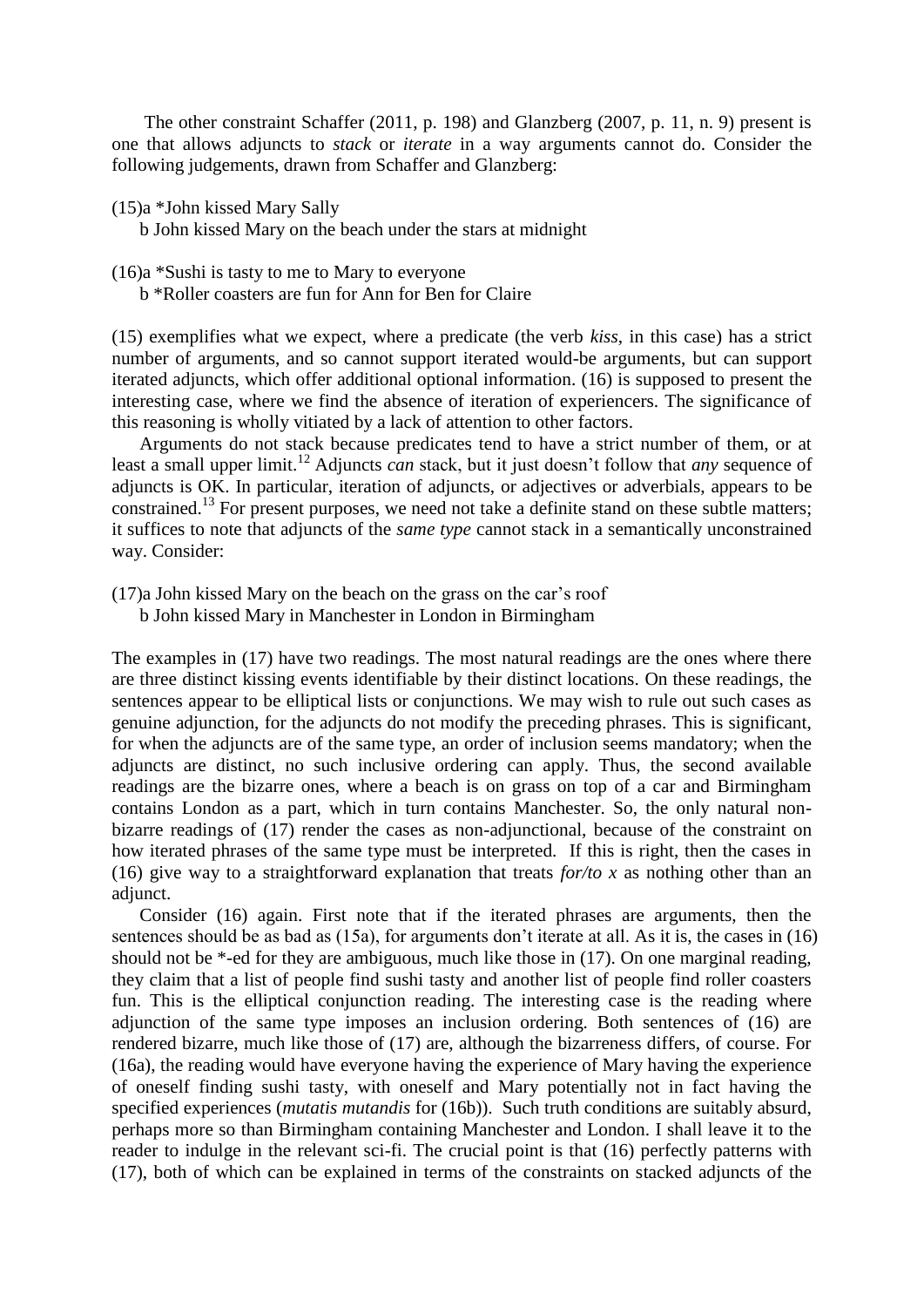same type without appeal to experiencer arguments. It is well to note in this regard that there is no dispute that the adjunct *for/to x* does receive an experiencer interpretation, much as *on x* receives a spatial interpretation and *in x* receives a container interpretation. It is such interpretations that enter into the explanations offered. None of this, though, indicates that the phrases as they occur in the above examples are arguments, at least if we are taking (15) as the benchmark. To be sure, (15a) is also susceptible to a list reading, although somewhat more marginal than (16) or (17). The crucial thing about (15), though, is that it has no other reading, not even a bizarre one.<sup>14</sup>

 I shall discuss below a number of other tests that distinguish arguments from adjuncts, which point in the same direction as the tests just discussed. *Pro tem*, it seems to me that taking the *for/to x* phrase to be an argument does not even begin to explain the relevant phenomena, let alone offer a best explanation of them.

### **2.3: The control test**

As discussed in chapter X, the phenomenon of control is a fiercely contested topic in syntax and semantics. For present purposes, though, we may side-line much of this controversy, although I shall return to some aspects of the disputes below. *Pro tem*, assume that a range of structures project a covert pronominal item, which is designated 'PRO'. In particular, PRO occurs as the subject of non-finite clauses and can be obligatorily bound or controlled by an antecedent or can be free or arbitrary, in which case PRO takes an indefinite/generic reading (see below).<sup>15</sup> Just to recap, then:

 $(18)$ a Bill<sub>i</sub> tried [PRO<sub>i</sub> to leave] (obligatory subject control)

- $b$  Bill asked Mary<sub>i</sub> [PRO<sub>i</sub> to leave] (obligatory object control)
- c PRO smoking is a bad habit (arbitrary)
- d To swim regularly is a good exercise (arbitrary)

There are lots of other environments in which PRO arguably occurs, but for our purposes, the above cases suffice. Further note that where control is obligatory, it appears that an antecedent controller must be in a local position of c-command over PRO.

 Assume that control is a well-understand mechanism. It can now seem as if a control reading is an indicator of an antecedent controller. In the cases of (18a) and (18b), the controller is overt, but the same reasoning may lead one to posit a covert controller precisely in order to capture the control construal. As previously discussed, the standard case here, and the one Schaffer (2011, p. 198) cites, is the contrast between passive and inchoative *sink*:

(19)a \*The ship sank to collect the insurance

b The ship was sunk to collect the insurance

The thought is that passive *sink* projects an agentive *by*-phrase that may serve to control the PRO in the subordinate clause. Hence it is that (18b) is OK. Inchoative *sink* does not project an argument, save for the theme/patient subject (*the ship*), which cannot control PRO without producing a bizarre reading. This reasoning is not sound as an argument for the positing of an implicit (covert) agentive argument (cf., Williams, 1985; Landau, 2000; Bhatt and Pancheva, 2006; Collins, 2007), but for the moment, assume that the argument goes through. Schaffer thinks that such reasoning applies to PPTs too and so gives us evidence that they project an experiencer, much as passive *sink* projects an agent.

Schaffer (ibid., p. 199) asks us to consider the pair in (20):

(20)a It is fun [PRO to dance]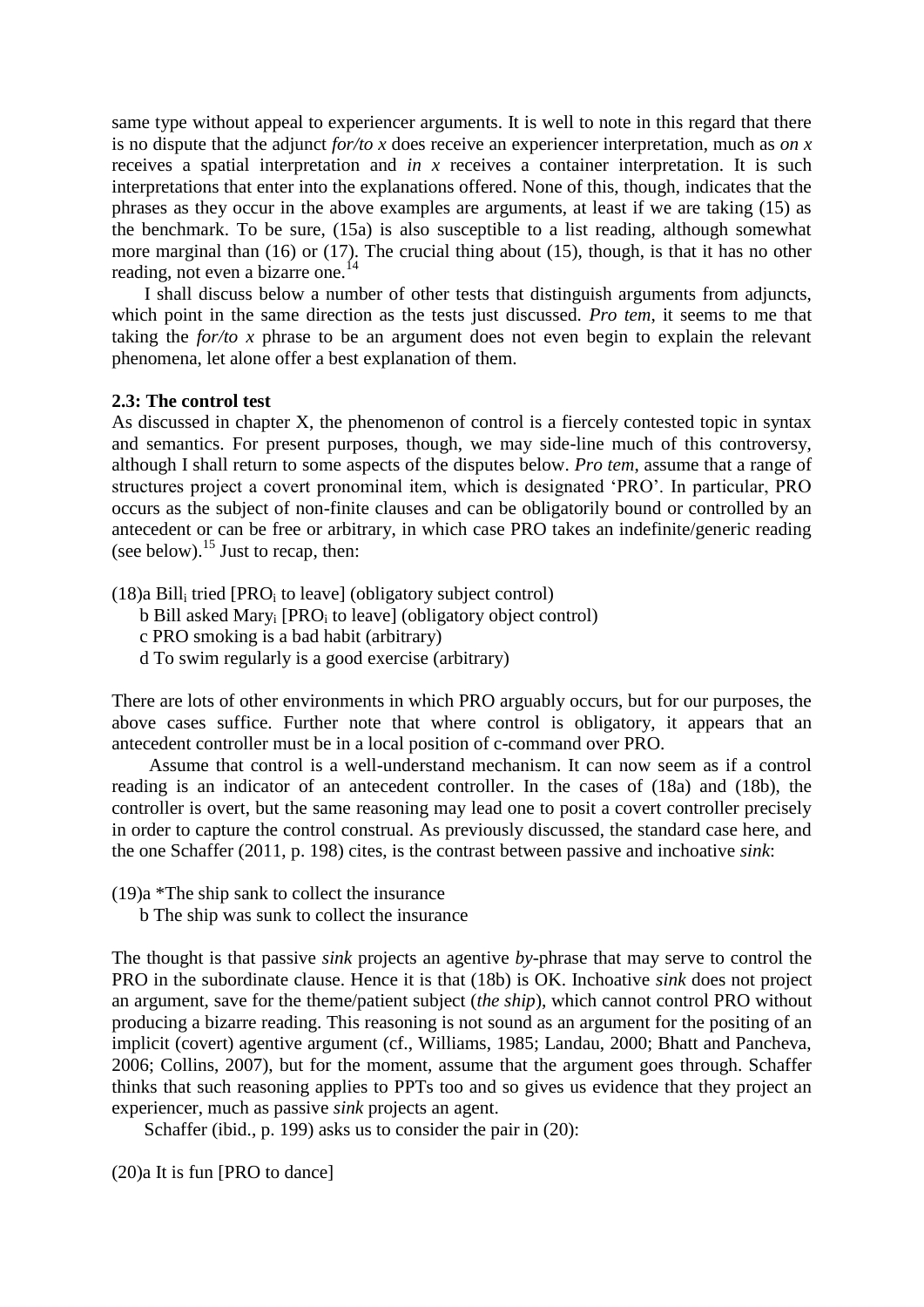b It is popular [PRO to dance]

He then writes:

To see that "fun" is doing something special-namely projecting an experiencer argument-which is generating the control relation, contrast  $[(20a)$  with  $(20b)]\dots$   $[(20b)]$ simply comments on the social regard of the practise of dancing. There is no control reading of [(20b)], presumably because "popular" does not project any argument that could control PRO. Hence I conclude that the best explanation for the control reading of [(20a)], and the contrast between [(20a)] and [(20b)], is that taste predicates project syntactically real experiencer arguments.

Such reasoning, of course, can't apply to *tasty*, which doesn't take non-finite complements. Schaffer (ibid., p. 199, n. 32) acknowledges this restriction, but makes nothing of it.<sup>16</sup> Still, if the case offered is a good one for *fun*, then that should be compelling grounds to posit a syntactic projection for *fun*. As it is, the reasoning is awry.

First off, and this is to repeat the moral of chapter  $X$ , it is simply not the case that contrasts such as (19) together with a standard understanding of obligatory control entail the syntactic projection of an implicit argument. The control reading might be lexically or semantically licensed without the projection of a controller. For one thing, note that the agent(s) sinking the ship need be the agent(s) collecting the insurance. In other words, a control reading is not obligatory as it is with standard cases of subject and object control. This is further evidenced by the subordinate clause of (19b) being able to occur higher than the passive clause, without an effect on the content, which is impossible with (18a) and (18b), for example:

(21)a To collect the insurance the boat was sunk

b \*To leave Bill tried

c \*To leave Bill asked Mary

On the standard theory of control, PRO in (21a) cannot be controlled, and it does not, anyway, have an essential control reading (Collins, 2007; Lasersohn, 2007, p. 369). In (21a) the would-be covert controller associated with the predicate is not in a local c-command position relative to PRO (we shall return to this point presently). The contrast in (19) remains unaffected, but for the undisputed reason that ships don't collect insurance. So, there is no inference to the best explanation in the offing here. For such an inference to go through, it would have to be established that a syntactic projection is required to realise an 'implicit argument' and that the apparent lack of control in the passive cases as described is explicable in a way that doesn't undermine the putative syntactic projection. As things stand, one finds no good reason from the theory of control to posit syntactic arguments that are otherwise unmotivated.

 Saying so much, however, leaves the contrast in (20) unexplained. Note, though, that the *syntactically* based control reading of (20a) is problematic in the same way as (19b) is in light of (21a). Thus:

(22) To dance is fun

(22) has a control reading alright, at least in the sense that whoever is having fun is the one dancing, which distinguishes this case from the passive *sink* case. Crucially, however, it is unobvious how to have PRO controlled by an experiencer in (22) as much as it in (21a).<sup>17</sup> If, then, (20a) and (22) are not cases of syntactic control, then what is the right account? Perhaps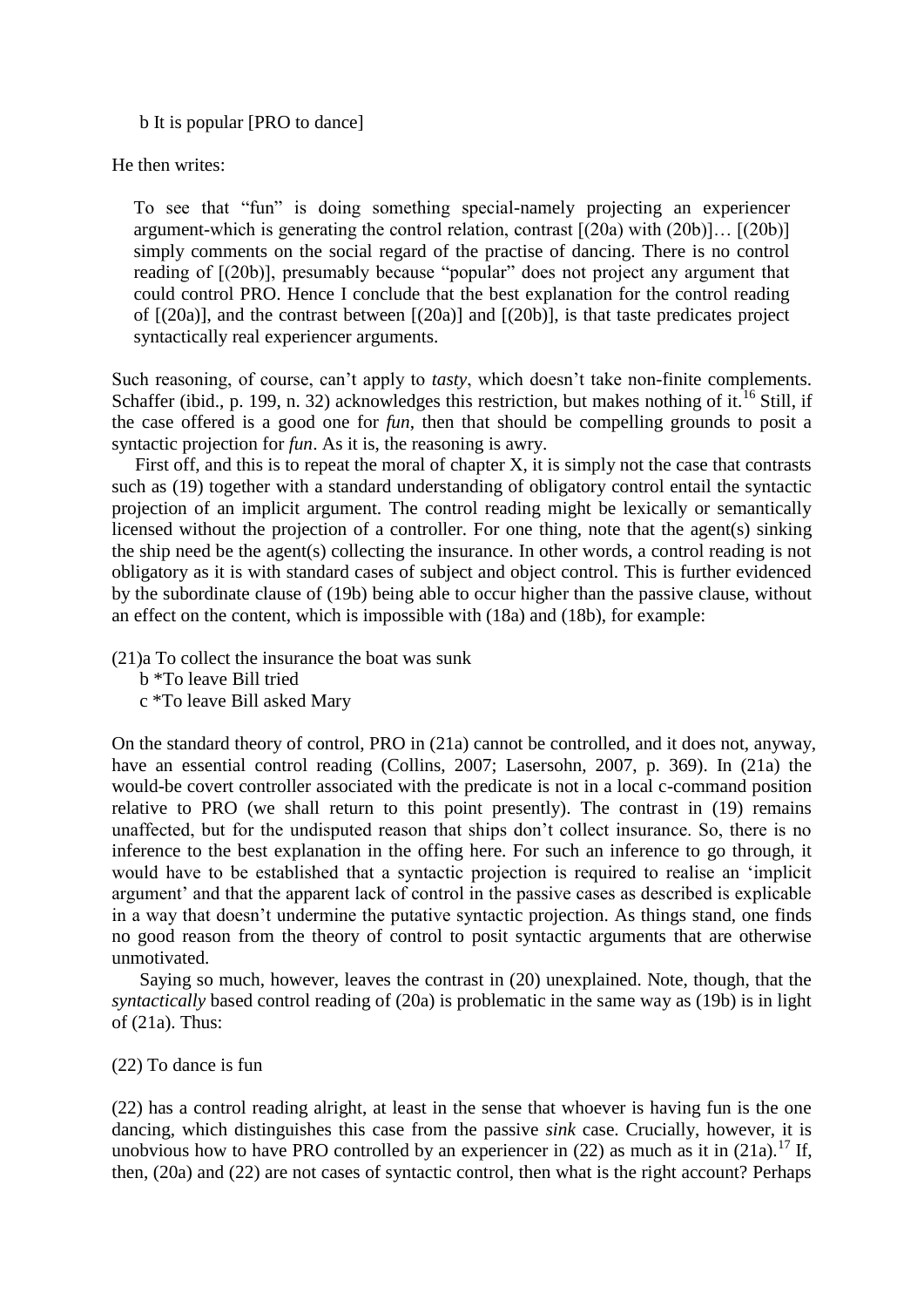the account is simply that PRO is arbitrary, which does not mean that it is a variable that takes an arbitrary value, but rather that it is indefinite or generic. So, where *for one* interprets PRO, we have

(23)a It is fun for one to dance

b For one to dance is fun

It follows that the person having fun is the person dancing precisely because *fun* is predicated of the dancing event involving the indefinite agent of the dancing, and no other object. This is achieved without the positing of a syntactically realised experiencer, but follows from the semantics of *fun*: for there to be fun, there must be an experiencer, but so much doesn't amount to an argument for a syntactic relation of control. What, then, of the contrast with the *popular* cases?

(24)a It is popular to dance

b To dance is popular

Well, there isn't the relevant contrast. The cases in (24) have an arbitrary PRO interpretation just as in (23). The difference is that *popular* can only be predicated to a *type* or *kind* of event, which does not entail that any specific event of that type is popular; no particular event *can be* popular. The same goes for *rare*, if substituted for *popular*. Patently, no particular event can be rare, although a type of event might be. So, the difference is that some predicates (*popular*, *rare*) impose a kind or type reading on the event that doesn't license an existential inference to any particular event having the given property. Other predicates, such as *fun*, also have a generic reading, but do license the existential inference, and so the control-type reading. Arbitrary PRO is generic in both cases, but gets either an existential or a purely generic reading depending on the predicate. This kind of distinction applies elsewhere, of course; for, if I am right about average, then DPs such as *The average American* are interpreted as supporting an existential inference or not on the basis of the kind of predicates they take (chapter vbvn). Either way, control here which needn't be syntactically supported.<sup>18</sup>

 One needn't accept the above proposal to see that Schaffer's account is non-explanatory. Even if one accepted that *fun* does syntactically project an experiencer argument that controls PRO, the difference between (23) and (24) would remain to be explained, which the theory of control does not do.

 I have so far considered the 'control test' from a traditional perspective on PRO and control, following Schaffer himself. It is worthwhile to pause, though, to see if alternative accounts give better results.

 A serious complaint against the applicability of the control test is that (22) supports the same reading as (20a), even though the would-be controller in (22) is not in a local ccommand position relative to PRO. It might be, however, that such a stricture needs to be relaxed for independent reasons. Polinsky and Potsdam (2002) present evidence for backward control in Tsez (a Caucasus language), and further work has found evidence for it in other languages, which this initial work suggested. Control in this case is, again, between a covert item and an overt item, but the covert item is in a higher position, allowing for a structure akin to

 $(25)$  e<sub>i</sub> began [Bill<sub>i</sub> to leave],

where *Bill* is understand to designate the value of both thematic positions in the matrix and subordinate clauses. If backward control is a real phenomenon, might it ameliorate or even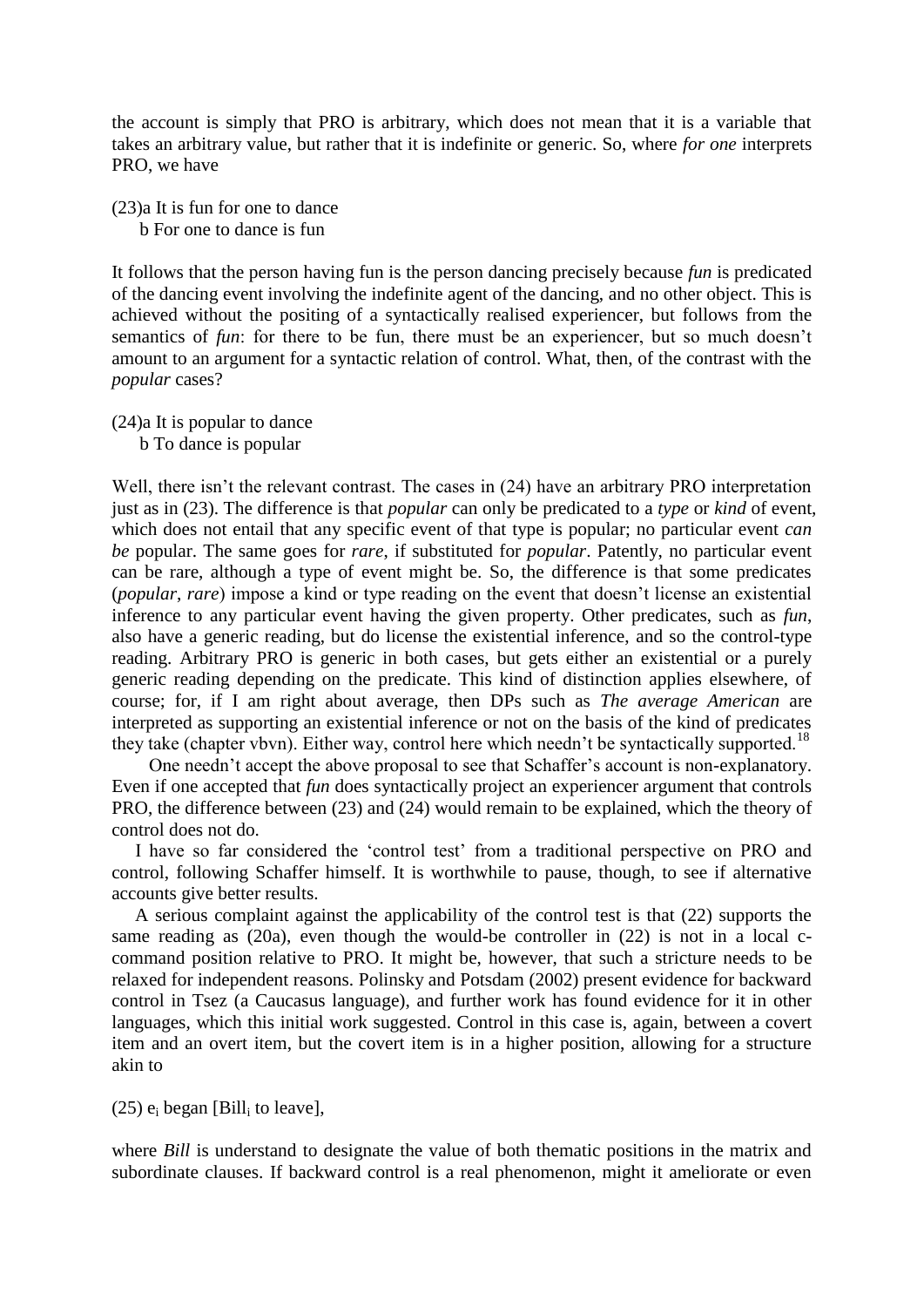dissolve the problem with (22), for that problem was precisely one of the apparent controller being lower than PRO?

 One immediate problem is that backward control strongly suggests that control is in fact a species of raising as *per* the so-called movement theory of control discussed in chapter x.<sup>19</sup> The crucial point here is that the dual predication of control structures is theorised not in terms of an additional pronominal item (PRO), but rather in terms of a single item and its copy being assigned distinct theta-roles, one in the launch site and one in the landing site, where the initial item is copied. In effect, therefore, backward control is a species of forward raising, as it were. If this is the right way of viewing the matter, then the problem of (22) remains at least as severe as it was. Backward control, like normal obligatory control, requires an overt controller, which (22) lacks. So, even if backward control were perfectly kosher, it would not offer a basis from which to understand the intended analysis of (22), where both controller and controlee are understood to be covert. This conclusion is obvious, if backward control is a species of raising, which involves an item being spelt-out at, or *overtly* displaced to, a position distinct from its first merge position.

 All that said, the possibility of a backward control relation, however realised, offers some succour to Schaffer as regards (22). The problem remains, of course, of how to understand the control relation syntactically. One idea would be to think of the control relation being established with the non-finite clause in its low position, which is retained when the clause as a whole moves up, with the expletive subject somehow deleted:

(26)a It is fun <for  $\alpha_i$ > [PRO<sub>i</sub> to dance]

b [PRO<sub>i</sub> to dance] is fun <for  $\alpha_i$ > <[PRO<sub>i</sub> to dance]>

Such a proposal, however, constitutes a whole new analysis of control rather than instance of the traditional model with a crucial modification. Obligatory control is supposed to be established on the basis of configuration (i.e., the presence of a controller in the right position) and the constituent lexical items, which determine whether the structure is object or subject control. Hence it is that (21b) and (21c) are unacceptable. On the proposal just mooted, both conditions are disregarded, in favour of, in effect, the retention of a structural relation in a distinct kind of structure. The mistake is encouraged by an uncritical view of indexes. Correctly viewed, indexes are not elements of a structure that can be retained across movement, but theoretical artefacts to indicate relations of construal that are fixed independently of indexes, such as via the configurational and lexical conditions on control as indicated. From this perspective, the indexes in (26) only indicate the intended readings, but go no way to show how such readings are syntactically supported.

 An alternative analysis along backward control lines might attempt to do without PRO, and view control as a forwards or backwards movement relation of the arguments, without any movement of the clauses themselves:

(27)a It is fun  $\langle \frac{\partial r}{\partial t} \rangle$  =  $\langle \alpha_i \rangle$  to dance] b  $\lfloor < \alpha_i >$  to dance] is fun  $\leq$  for  $\alpha_i >$ 

As noted, though, it is not obvious how to understand such relations in a wholly covert way as is here required. The best conclusion we can reach, I think, for a backward control analysis of (22) and similar structures is that it is presently unclear even how to formulate the wouldbe proposal, but the bare idea of backward control (that the controllee might be higher than the controller) does suggest that a syntactic analysis of (22) that supports the intended covert control reading is not impossible. Note, though, that exploring this possibility would involve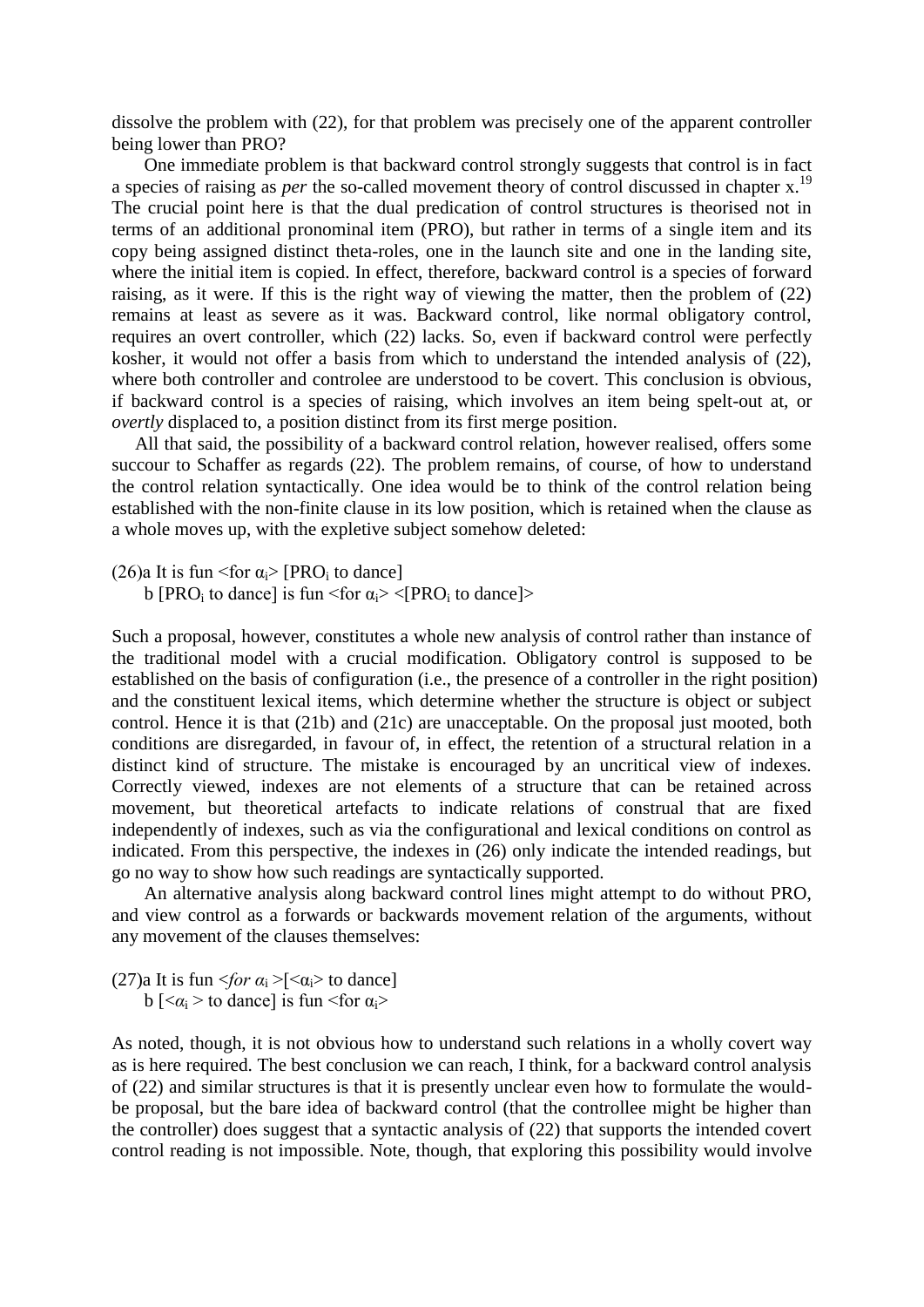ditching the traditional syntactic assumptions that were supposed to make the control test a good indicator of covert arguments, i.e., the presence of a local commanding controllee.

 Another alternative to traditional theories of control is to review the relation as (more or less) semantically licensed. At least in the hands of Culicover and Jackendoff (2006), this kind of approach is motivated by the apparent latitude there is to control structures, which appear to lack any underlying syntactic unity. In particular, control of some kind appears possible even without a controller:

(28)a The French agreement to raise the steel tariffs was met with outrage

b The US attempt to dominate oil supply is no longer to be doubted

Patently, the agent of the raising of the tariffs and the dominating of the oil supply is nonarbitrary, but there is no apparent antecedent for PRO in these cases. For present purposes, I am remain perfectly neutral on how best to understand such cases. There are, though, two broad options available, neither of which may be happily endorsed by one who thinks that control signals an experiencer in PPTs. One option that retains the traditional analysis of control as far as possible is to view such cases as highly 'marked'; that is, they are acceptable structures, but do not reflect the core machinery of syntax, being in some sense figural, marginal for many speakers, subject to late acquisition, and so on. If that is so, though, then, without further ado, one might say exactly the same thing about the apparent control properties of *fun*. *Fun* realises a control reading, but it has no syntactic license; it is merely a lexical implication of some kind, much as is witnessed in (28). Another option would be to embrace the apparent syntactic latitude of control relations. To take that option, however, is just to give up on using control as a test for covert syntactic projections.

 Much more could be said about control, but I hope enough has been said to establish that employing control to test for covert syntactic arguments is by no means straightforward and does not in any clear way contribute to a 'best-result' convergence on PPTs projecting an experiencer.

### **2.4: The sluicing test**

Sluicing is a complex form of clausal ellipsis. On the standard analysis, it consists of the elided (covert) clause being the TP complement of an overt *wh*-item in SPEC-CP, which has moved from a lower position in the TP clause.<sup>20</sup> (29) offers an example, where underlining indicates covertness:

(29) Bill kissed someone, but I can't remember  $\lceil_{CP}$  who  $\lceil_{TP}$  Bill kissed  $\langle$ who $\rangle$ ]<sup>21</sup>

Assume, as is standard, that ellipsis is licensed under an identity condition with the antecedent. In principle, therefore, the nature of the ellipsis will indicate the constituents of the antecedent, even the covert ones. It is this possibility that Schaffer (2011, p. 199-201) seeks to exploit to test for an experiencer argument. Thus, compare the cases in (30):

(30)a The cheese is tasty, but for whom?

b \*The cheese is round, but for whom?

(30a) appears to be a case of sluicing, in which case it receives the (partial) analysis

(31) The cheese is tasty  $\leq$  for  $\alpha$ >, but [<sub>CP</sub> for whom [<sub>TP</sub> the cheese is tasty  $\leq$  for whom>]]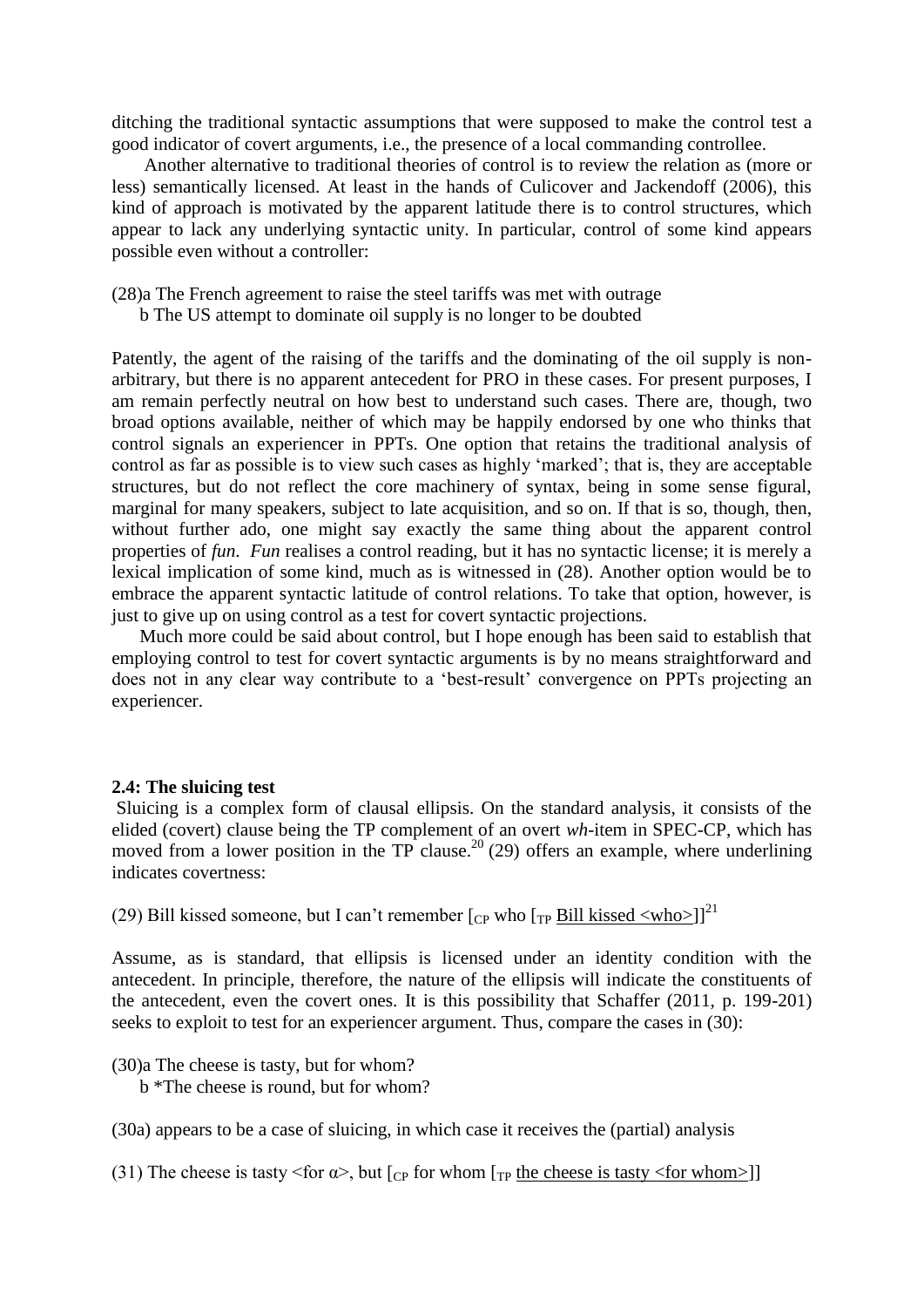So, the experiencer argument must be projected in the antecedent, for otherwise it wouldn't occur under ellipsis, which it must do, given that it has moved into the higher CP position. Such reasoning is no good.

 As Schaffer (ibid., p. 201) readily concedes, sluicing allows for adjuncts to move into CP position:

 $(32)a$  Pam ate, but  $\lceil_{CP}$  when  $\lceil_{TP}$  Pam ate  $\langle$  when $\rangle$ ]

b Pam ate, but  $\lbrack_{\text{CP}}$  where  $\lbrack_{\text{TP}}$  Pam ate <where>]]

c Pam ate, but  $\lceil$ <sub>CP</sub> why  $\lceil$ <sub>TP</sub> Pam ate <why> $\rceil$ ]

If sluicing were a test that confirmed the presence of an experiencer argument for PPTs, it would equally confirm that every predicate projects arguments for time, place, purpose, and manner. The test is therefore useless to distinguish arguments from adjuncts. Still, Schaffer (*op cit*.) concludes:

Overall, sluicing constructions seem to diagnose the prospect *of either* arguments *or* optional adjuncts. So the same confound recurs here from the licensing test, in that…  $(30a)$  may be regarded as a case of sluicing targeting an optional adjunct. But, given the argument above that experiencer phrases are not adjuncts, this confound is already resolved.

The reasoning here is that since the binding and control tests are positive for the experiencer phrase being an argument, the licensing and sluicing tests can be resolved positively too: they test for arguments *or* adjuncts; since the latter disjunct does not hold, the first does. This argument is not invalid, but it is hardly compelling, since *all* the tests are equivocal, at best, and none of them serve to establish the experiencer phrase as possessing the same status as the paradigmatic arguments occurring in the examples employed to establish that the tests are good ones in the first place. One might equally well throw out the licensing and sluicing tests, for it is a *tautology* that the experiencer phrase is either an argument or an adjunct.

Further, consider Schaffer (*op cit*.) general conclusion:

All four of the diagnostics I have invoked—binding, licensing, control, and sluicing have converged on the claim that taste predicates project experiencer arguments. This is a best-case result… Anytime there is a taste predicate, there is an experiencer specified, even if only covertly.

This conclusion is at best overstated. The tests do not converge at all. As just noted, the licensing and sluicing tests might as well be thrown out, the latter being entirely empty. The control test is equivocal and cannot, anyway, be fully explanatory of the contrasts between control-like readings and generic-type readings. As for the binding test, I think that it simply does not offer a test for a covert position, for all of the relevant readings can be explained by quantifier interaction. The matter there reduces to whether to treat the PPTs as monadic or dyadic, which is just the initial problem. The binding test offers a way of restating the options, but not of resolving them. The standing of Schaffer's conclusion considerably worsens when other tests he neglects to discuss are assessed. We find here a convergence in the other direction.

# **3: Other syntactic considerations for a syntactically projected experiencer**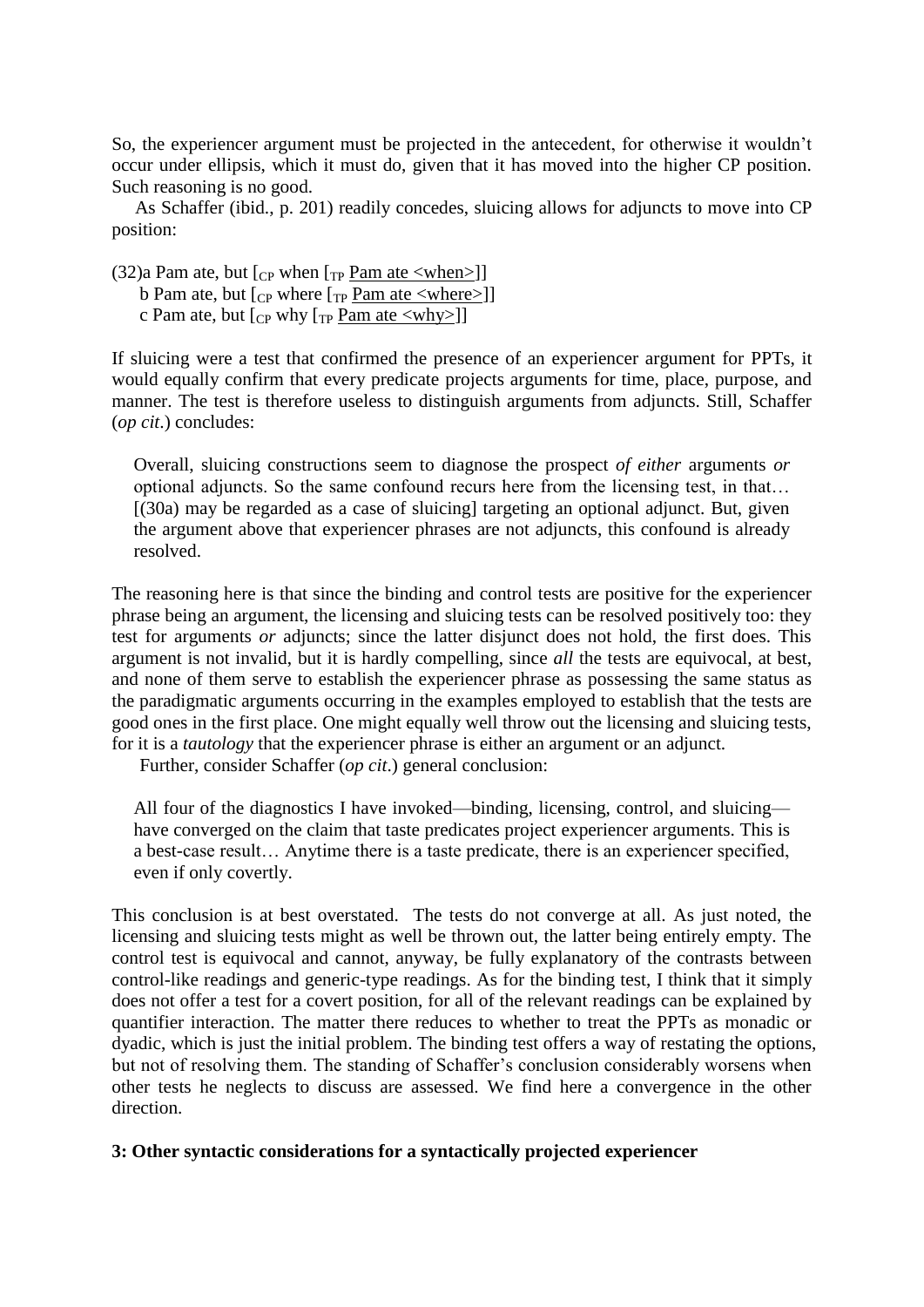In this section, I shall consider four further conditions that we might apply to test whether experiencer phrases are adjuncts or arguments. Just one of these tests is equivocal; the others, I think, give clear results in the negative. I'll discuss the negative ones first.

# **3.1: Floating**

Adjuncts can float within their clause in a way arguments cannot; in particular, adjuncts can extend maximal projections:

(33)a Billy plays football on Tuesdays b Billy on Tuesdays plays football c On Tuesdays, Billy plays football

d \*Billy plays on Tuesdays football

Arguments can topicalise, of course (*Football, Billy plays*), but I assume that this is a case of movement to a Topic projection, which is only witnessed in (33c). Experiencer phrases patently float, even when the PPT takes a complement:

(34)a Liquorice is tasty for me

- b Liquorice for me is tasty
- c For me, liquorice is tasty

(35)a Roller coasters are fun for me to ride on

- b Roller coasters for me are fun to ride on
- c For me, roller coasters are fun to ride on
- d ?Roller coasters are fun to ride on for me

I cannot readily imagine an explanation for why a would-be covert argument of a predicate may be overtly realised upon any maximal projection within the clause that contains the predicate. There is no mystery here at all, if the experiencer phrases are adjuncts.

## **3.2: Ellipsis**

As discussed with reference to weather reports (chapter bn), predicates and their (internal) arguments may undergo ellipsis, but a verb without its arguments may not. Adjuncts, on the other hand, can be stranded or substituted:

(36)a Billy drinks wine on Wednesdays, but doesn't on Thursdays

- b Billy drinks wine on Wednesdays, and Sally does too.
- c \*Billy drinks wine on Wednesdays, but doesn't beer on Thursdays
- d \*Billy drinks wine on Wednesdays, and Sally does wine too

The data here clearly tell us that *wine* is an argument of *drink* and *on Wednesdays/Thursdays* are adjuncts. So, if an experiencer phrase is an adjunct, we predict that it may be stranded or substituted without producing unacceptability; otherwise, the phrase appears to be an argument. Thus:

- (37)a Liquorice is tasty for me, but isn't for Sally
	- b Liquorice is tasty for me, and aniseed is too
	- c Roller coasters are fun for me to ride on, but aren't for Sally
	- d Roller coasters are fun for me to ride on, and donkeys are too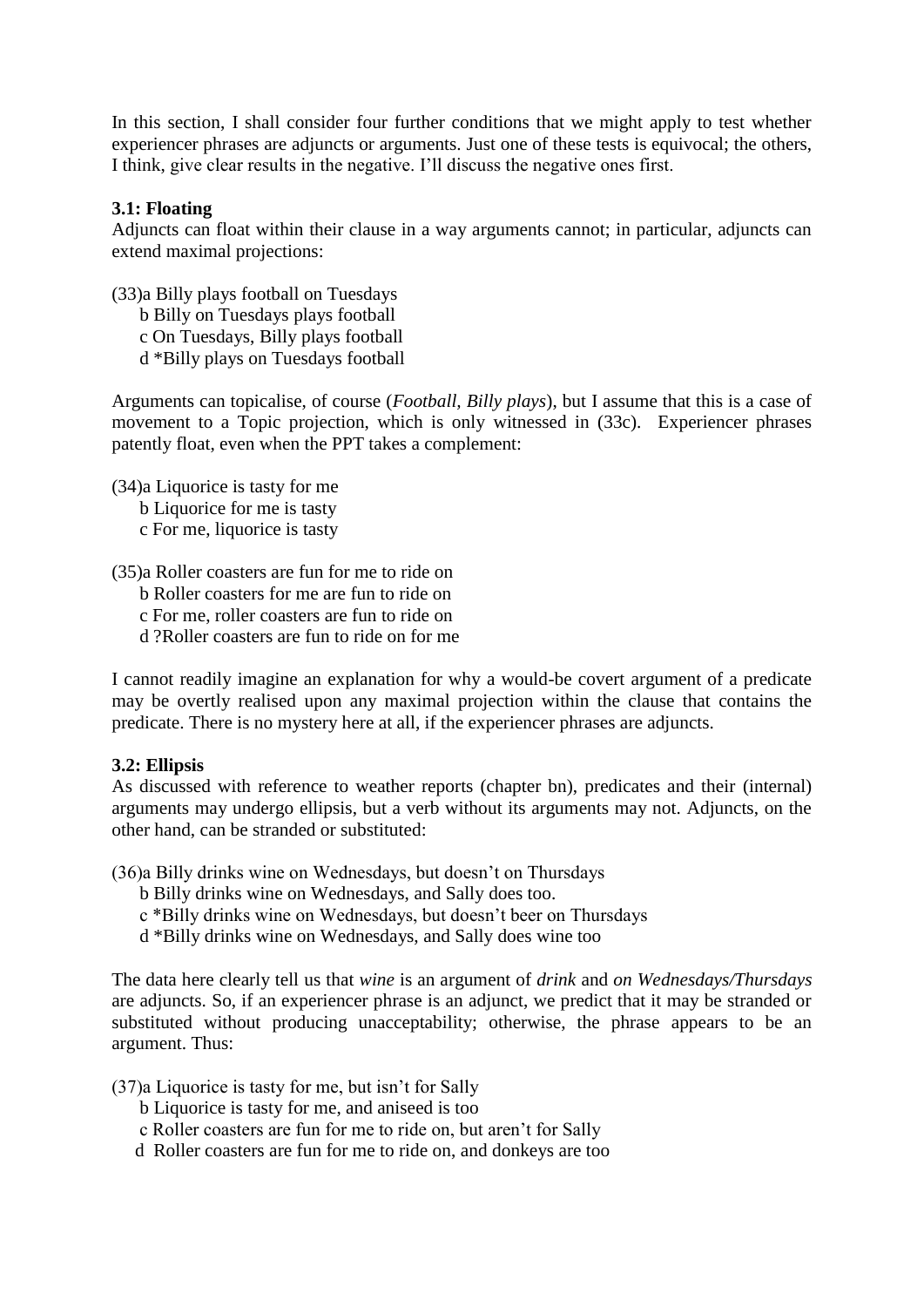*For x* behaves here as an adjunct.

 Something else merits notice. The elision of the experiencer phrase in (37a) and (37c) produces a certain semantic effect, almost as if a contradiction is being made:

(38)a #Liquorice is tasty, but isn't for Sally<sup>22</sup>

b #Roller coasters are fun to ride on, but aren't for Sally

It is not clear what, if anything, one should conclude from this. What is suggested, though, is that *if* there is an experiencer argument, its value is not default-set to the speaker or addressee or some salient person, for if it were, there would be no anomalous effect with (38). It appears, therefore, as if the understood experiencer is generic or indefinite, which is predicted by the account offered above that the PPTs are simple predicates of the events semantically implying indefinite or generic participants of events.

 A further bit of evidence in favour of this reading is a similarity between PPTs and generics in relation to specified exceptions (see chapter cbcb for further discussion).

(39)a Mosquitos carry malaria

- b Tigers have four legs
- c Paperbacks are cheap

The cases in (39) are construed as generic predications in part because they appear to accept exceptions; that is, all may remain true, even if *not every* value of the subject satisfies the predicate. Such is why generics are thought not to be equivalent to universals. Note, though, that the specification of an exception produces a certain oddity:

(40)a #Mosquitos carry malaria, but this one doesn't

b #Tigers have four legs, but this one hasn't

c #Paperbacks are cheap, but this one isn't

Put otherwise, the actual specification of an exception to a generic appears to invite a quantification or retraction of the original generic claim, even if the claim by itself is not construed as a universal. This patterns PPTs with generic predicates, and so dissociates PPTs with predicates whose argument values are fixed contextually to the speaker, addressee, or an otherwise salient individual (see below)..

### **3.3: Movement**

As discussed in chapter xbcn, the possibility of long and short construals of moved *wh*-items appears to offer a test to differentiate arguments from adjuncts. Glanzberg (2007, p. 11, n. 9) suggests such an extraction test for predicates of PPTs. Consider the following pair:

- (41)a ?Who do you wonder whether John kissed?
	- b \*Where do you wonder whether John kissed Mary?

Glanzberg's judgements (as indicated) are as follows. (41a) is marginal, but acceptable to some, with *who* being construed as questioning the object position of *kiss*. *Who*, therefore, is an argument moved from the theme position of *kiss*. <sup>23</sup> (41b) is unacceptable, with *where* being moved from an adjunct position on the complement, for the object position of *kiss* is occupied, so can't be the launch site of *where*. <sup>24</sup> The basic thought, therefore, is that adjuncts and arguments differ in terms of their movement potential. As we shall see, the detail matters,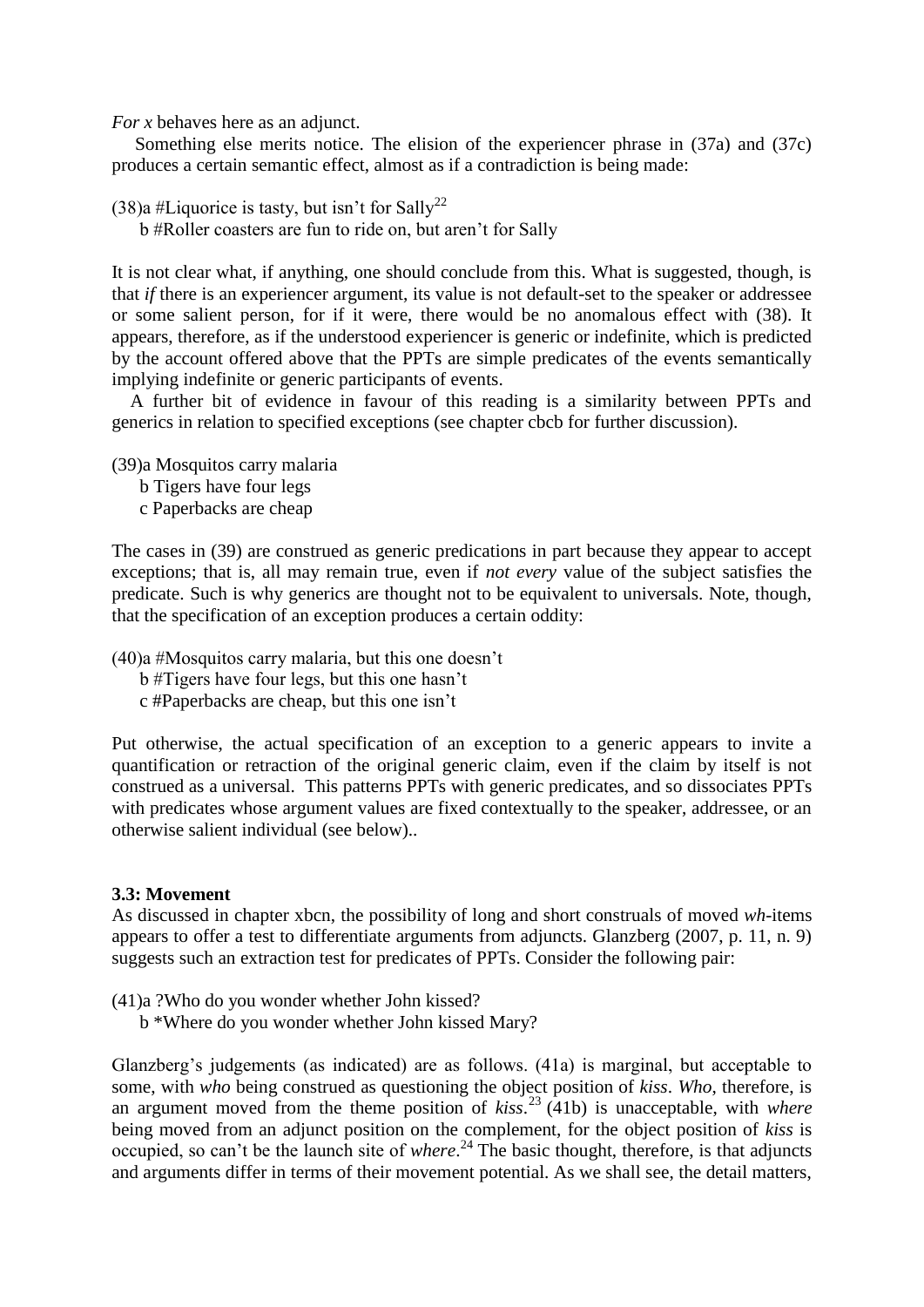though. Applying the test to an overt experiencer, we have the following (again, Glanzberg's judgements are indicated):

(42)a ??Who/to whom do you wonder whether sushi is tasty (to)?<sup>25</sup>

b ??Who/for whom did Mary wonder whether the ride was fun (for)?

Glanzberg's thought here is that if the higher *wh*-items are adjuncts, then the pair in (42) should be unacceptable to the same degree as (41b), for in all three cases, *ex hypothesi*, there are no unoccupied argument positions from which the *wh*-items might have moved and so they are obliged to have a long construal modifying the complement of *wonder*, which is ruled out in the case of (41b). If, on the other hand, *who(m)* is an argument in (42), then the pair should be at worst marginal along the lines of (41a), with *who(m)* being moved from the experiencer position of *tasty/fun*, much as *who* is moved from the theme object position of *kiss* in (41a). As it is, Glanzberg (op cit.) notes:

Some informants find cases like these [(42)] outright unacceptable…, while some find them marginal. The test is difficult to apply in practice, as it calls for differential judgements between argument and adjunct extractions, but predicts that both should be at least somewhat degraded. And of course, there may be any number of factors involved beyond argument/adjunct asymmetry in these cases.

The trouble to which Glanzberg's is here alluding is that the constructions presented exhibit 'weak island' effects brought about by *wonder* selecting an interrogative complement headed by a *wh-*item*.* The difficulty with making sense of the significance of (42), however, is worse than that, I think, for Glanzberg has mispresented the data.

 The island effect is clear in the case of (41b), which readily has a reading, albeit an odd one, where it is the location of the wondering that is being asked for, rather than the location of the kissing. The former reading doesn't involve an island violation, for the adjunct is moved from a position adjoined to *wonder* outside of the complement. *Pace* Glanzberg, therefore, the relevant datum here is not that (41b) is unacceptable, but that it does not possess a long construal, with the location of the kissing being asked for. The \* for (41b) is undeserved and irrelevant, anyway. The *real* contrast is that a long construal in (41a) is more acceptable than in (41b), and it is such a difference that identifies the adjunct in (41b) by way of its acceptable short construal. I think, therefore, that the kind of data appealed to in order to motivate minimality or ECP violations holding for adjuncts but not (object) arguments is clear enough despite the 'differential judgements' between not wholly acceptable constructions: (41) offers a case in point. So, Glanzberg is wrong: it is not so much that (42) is confusing because it probes for graded judgements between unaccepatable sentences, for (41) does that too, but that (42) is more confusing than (41), even though both pairs are supposed to exhibit the same effect.

 Controlling for the island effect can be achieved by simply substituting a declarative complement with a corresponding change of verb for the interrogative complement, say, replacing *wonder whether* with *think*. Making such a change, however, erases all differences between the cases, as one removes the ECP-effect too that pertains to the adjuncts. (41a) becomes perfectly OK, for its only problem was the island effect. (41b), *per* the reformulation, strikes me as ambiguous:

(43) Where do you think John kissed Mary?

The location of the thinking or the kissing can be here being questioned given the removal of the island. That indicates, of course, that *where* is an adjunct, which we knew, anyway. The suitable reformulations of (42) tell us nothing, I fear, for arguments and adjuncts can move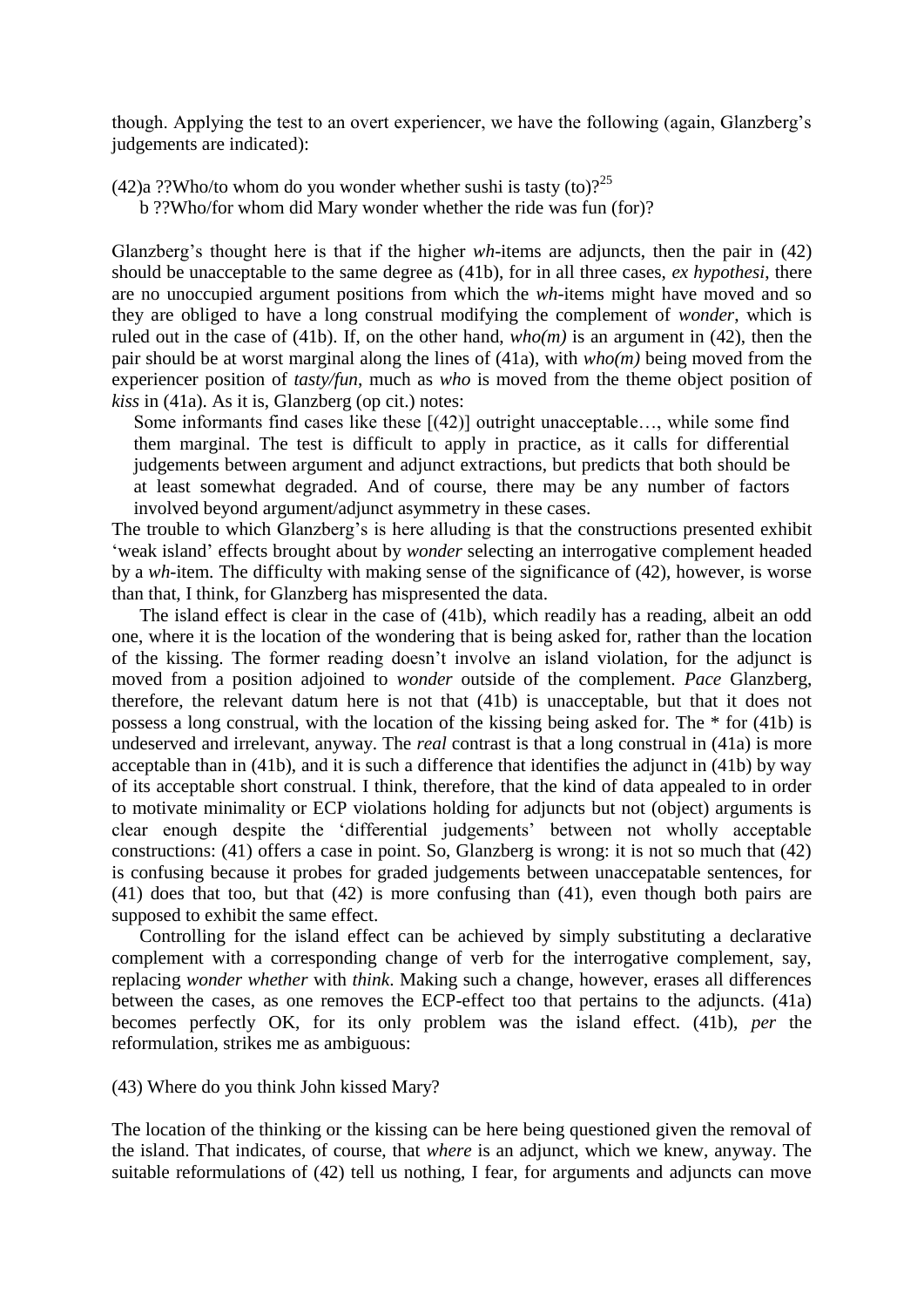equally under such conditions. To be sure, the movement creates no ambiguity here but that is for independent reasons (prepositional stranding indicates the launch site of the movement and verbs like *think* don't support the intended experiencer modification). One might seek to control the cases further by removing the stranding and using a verb that does support an experiencer modification:

- (44)a To whom does it seem that sushi is tasty?
	- b For whom does it seem that the ride is fun?

The question here is whether both cases support readings where the experiencer of the seeming *or* the experiencer of the tasty sushi/fun ride is being questioned. If so, then the moved item behaves like an adjunct. I think the pair in (44) do support such readings, although, of course, the natural reading for both is one where there is one experiencer for whom it *only seems* that sushi is tasty or the ride is fun, i.e., the movement would not be from the would-be argument position of *tasty*/*fun*, but from an adjunct position on the verb *seem*, with the complement providing the content of the experience. Still, imagine a parent anxiously observing their toddler on a ride, trying to judge whether the ride is fun for their precious offspring. In such a scenario, one could use (44b) and be coherently answered with 'the parent' or 'the toddler' (I'll leave it to the reader to formulate the relevant scenario for (44a)). So much indicates that the moved phrases are adjuncts, even where we take the movement as being from the complement predicate, precisely because such a launch site for the phrase is not necessary, which it would be, were it an argument position.

 In sum, then, the right diagnosis of the confusion engendered by (42) is that the moved *wh*-items are adjuncts, but they lack a short construal, for *wonder* does not support the relevant modification. Such is why they are pretty marginal at best. If we select a matrix verb that does support the relevant modification and so supports a short construal, then the *wh*items can be happily read as adjuncts, with the long construal being blocked by ECP or whatever generalisation holds in this area. So, once we cut away various confounds, it seems to me that the extraction test, if pointing any way, points against PPTs possessing covert arguments.

## **3.4: Crossover effects**

Stanley (2000) appeals to crossover effects as a diagnostic for overt items. Such effects, recall, are when a joint construal of a moved item (*wh* or quantifier) and a pronoun it moves over (hence, *crossover*) are excluded (the effect is 'weak' if the pronoun does not c-command the launch site, and 'strong' if it does). Lasersohn (2005, p. 681) offers the following cases to test for the effect, where a *wh*-item crosses over the position of a putative experiencer argument (parallel cases can easily be constructed for *tasty*):

- (45)a Who was upset that the ride wasn't fun?
	- b Whom did the fact that the ride wasn't fun upset?
- (46)a Who was upset that the ride wasn't fun for him?
	- b ? Whom did the fact that the ride wasn't fun for him upset?

Lasersohn argues as follows. There is no crossover in the a-cases, so their acceptability is OK for everyone. (45b) is equally predicted to be OK, if we hypothesise *fun* not to project an argument, for even though the *wh*-item launches from the object position of *upset*, it does not, *ex hypothesi*, crossover an item jointly construed with the *wh*-item. So, the acceptability of (45b) would suggest that there is no crossover effect. If we hypothesise that *fun* does project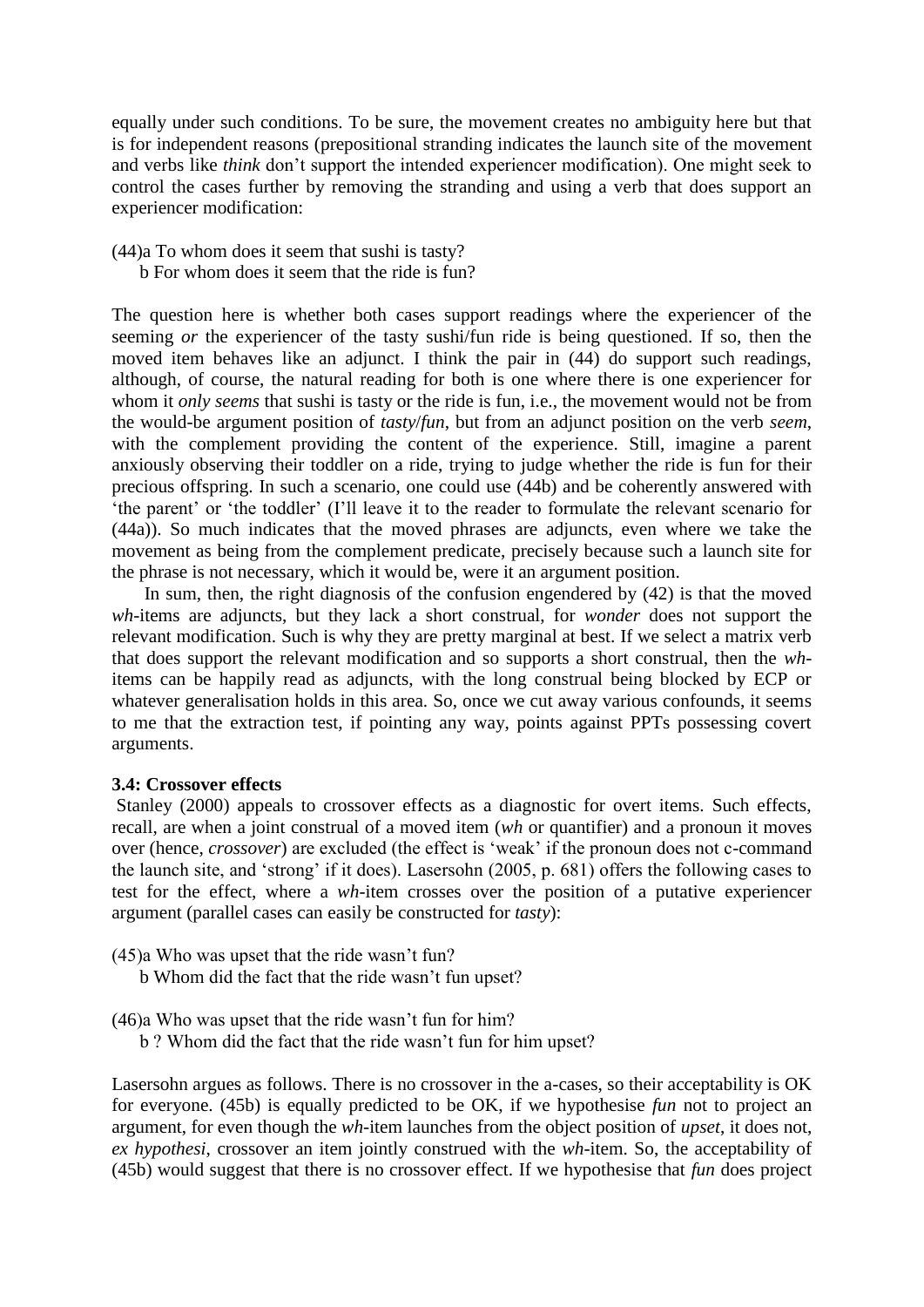an argument, then we should predict at least an effect of the kind witnessed in (46b), where the experiencer is overt, holding for (45b) too.

 I share Lasersohn's judgements on these cases. It seems to me, though, that a defender of covert experiencer arguments of PPTs shouldn't appeal to crossover effects. The status and explanation of crossover effects is somewhat fraught, and, as classically understood, pertains to linearity effects, which would be impossible to detect for covert cases. Furthermore, it seems to me that the supposedly illicit reading of (46b) is not so bad, whereas if we were appealing to the overt case to tell us about the covert case, we should want a stronger indicator of illicitness. Indeed, if we move away from *wh*-cases to quantifiers, it is hard to detect any effect:

- (47)a Every boy was upset that the ride wasn't fun
	- b The fact that the ride wasn't fun upset every boy
- (48)a Every boy was upset that the ride wasn't fun for him/them b The fact that the ride wasn't fun for him/them upset every boy

In both of the b-cases, one can construe the object quantifier phrase to take wide scope over the position of the experiencer (would-be overt in (47b), overt in (48b)), such that every boy didn't have fun and was upset.

 So, if there *were* some definite crossover effect for PPTs, then it would be good news for the advocate of covert experiencer arguments, but the test in general is somewhat unreliable, being marginal in the *wh*-case and non-existent in the quantifier case: the absence of the effect is of no great import.

## **4: Other considerations: clausal selection and generic operator binding**

The moral of the forgoing considerations is that there is no good basis for thinking that PPTs syntactically project an experiencer/judge argument. The provision of such a participant in events PPTs describe appears to be delivered by an optional syntactic adjunct. Still, there may be reasons independent of general diagnostics for argument-hood to think that PPTs essentially carry an experiencer/judge projection. I shall consider two arguments to such an effect. The first bears on the selection properties of certain verbs. The second concerns generic binding.

(a) *Verb selection*. Verbs that take clausal complements select for certain clause types. *Know* takes declarative and interrogative complements, both finite and non-finite. *Believe* and other related 'truth-aiming' verbs are far more restrictive, only taking declarative finite clauses. *Wonder* and other interrogative verbs take finite and non-finite interrogative clauses. Other verbs, such as *find*, *think*, *reckon*, and *consider* take finite and non-finite declarative clauses as well as small clauses, as in *Bill found/considered Sam stupid*. Let's say that these 'other' verbs, the small clause selecting ones, express opinion or at least support such a construal.<sup>26</sup> Given such a categorisation, one may reason as follows. If verbs select for kinds of complements, and there are opinion-expressing verbs, then we may predict that the clauses the verbs select are expressions of opinion or matters of subjectivity. If such verbs select PPT-featuring clauses, then the prediction appears confirmed, and a natural explanation of the basis of the opinion-character of the clause is that it features an experiencer/judge projection (Stephenson, 2007; Lasersohn, 2005, 2009; Sæbø, 2009; Moltmann, 2010a, 2012; and Pearson, 2013). The crucial issue, of course, is whether the relevant verbs do select for expressions of opinion, which is somehow linguistically encoded independent of the verb. Some data appear to indicate this. Just consider *find*, which offers perhaps the best case (if the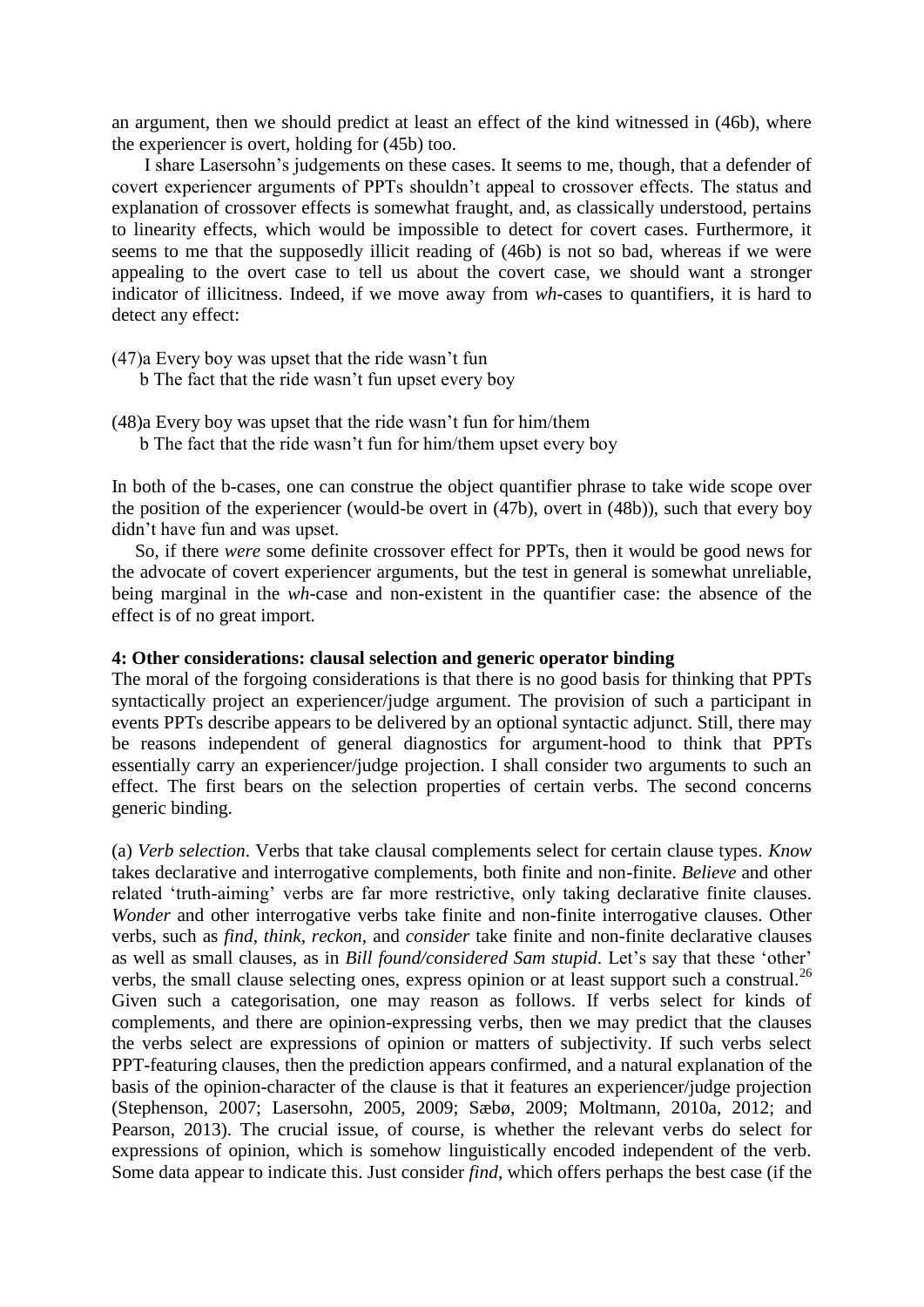argument doesn't hold for *find*, we should hardly expect to hold for *think* or *consider*, where analogous data is much less striking):

(49)a Bill finds ice cream tasty/rollercoasters fun b ?#Bill finds Sam tall/10st/a man<sup>27</sup>

The thought here is that the difference between such cases, and so what explains the anomaly, is that *find* only takes clauses that express matters of opinion. A person's dimensions or gender are not matters of opinion, whereas ice cream being tasty or rollercoasters being fun is mere opinion. Thus, it seems as if some clauses, qua selected by certain verbs, are inherently expressions of opinion, which would be explained were PPTs that form such clauses project an experiencer. I think this argument is no good at all. I shall first show that the data do not suggest that there is any subjective or opinion-expressing clause. Furthermore, the idea is theoretically incoherent, at least as presented above. This will lead to a consideration of the account of Moltmann (2010a, 2012) and Pearson (2013), which has the theoretical resources to overcome the problem, but the solution fails for independent reasons.

 The first thing to note is that the deviance of (49b) is much less severe than other cases of clause selection violation:

(50)a \*Bill knows Sam stupid

b \*Sam wonders that the car is fixed

c \*Sally finds if ice cream is tasty

So much tells us that clause selection is a syntactic condition, i.e., the clauses selected are not merely constrained to be the kind of clause that can express what is known, wondered, or found, but that this condition is encoded in the head of the clause as expressed by the functional C projection, or at least some definite functional projection on the left periphery of the clause. When we reflect on the kind of cases in (49b), it is relatively straightforward to imagine contexts where the deviance of the cases is ameliorated or just disappears. All we need do is think of a scenario where people are employing different standards or devices of measurement, and here we can find a kind of faultless disagreement or at least justified difference of opinion pretty much about the application of any predicate above and beyond tasty or fun. What this tells us is that it is the relevant verbs that impose a 'matter of opinion' construal on the clauses; the clauses themselves are neutral. This is further corroborated by the context-sensitivity of the construal of certain verbs in relation to their objects. Pederson (2012) offers the following case:

(51)a #Bill found that Sam won the race b Bill found that Obama won the debate

The point here is that winning a race is not a mere matter of opinion in the way winning a debate plausibly is. On the face of it, though, there are no features that distinguish the pair of embedded clauses in (51), either by way of the interpretation of the lexical items (*win* is not ambiguous or relevantly polysemous) or a difference in functional/clausal projection.

 If the above reasoning is anywhere near right, the argument we are entertaining is entirely back-to-front. The behaviour of find and related verbs in no way shows that clauses come marked as expressions of opinion in the same was as other clauses come marked as declarative or interrogative. Rather, it is the semantics of the verbs that indicate that the embedded clause is a matter of opinion. This is confirmed by the fact that more or less any clause of the right syntactic kind may be taken by the verbs. The resulting oddity of many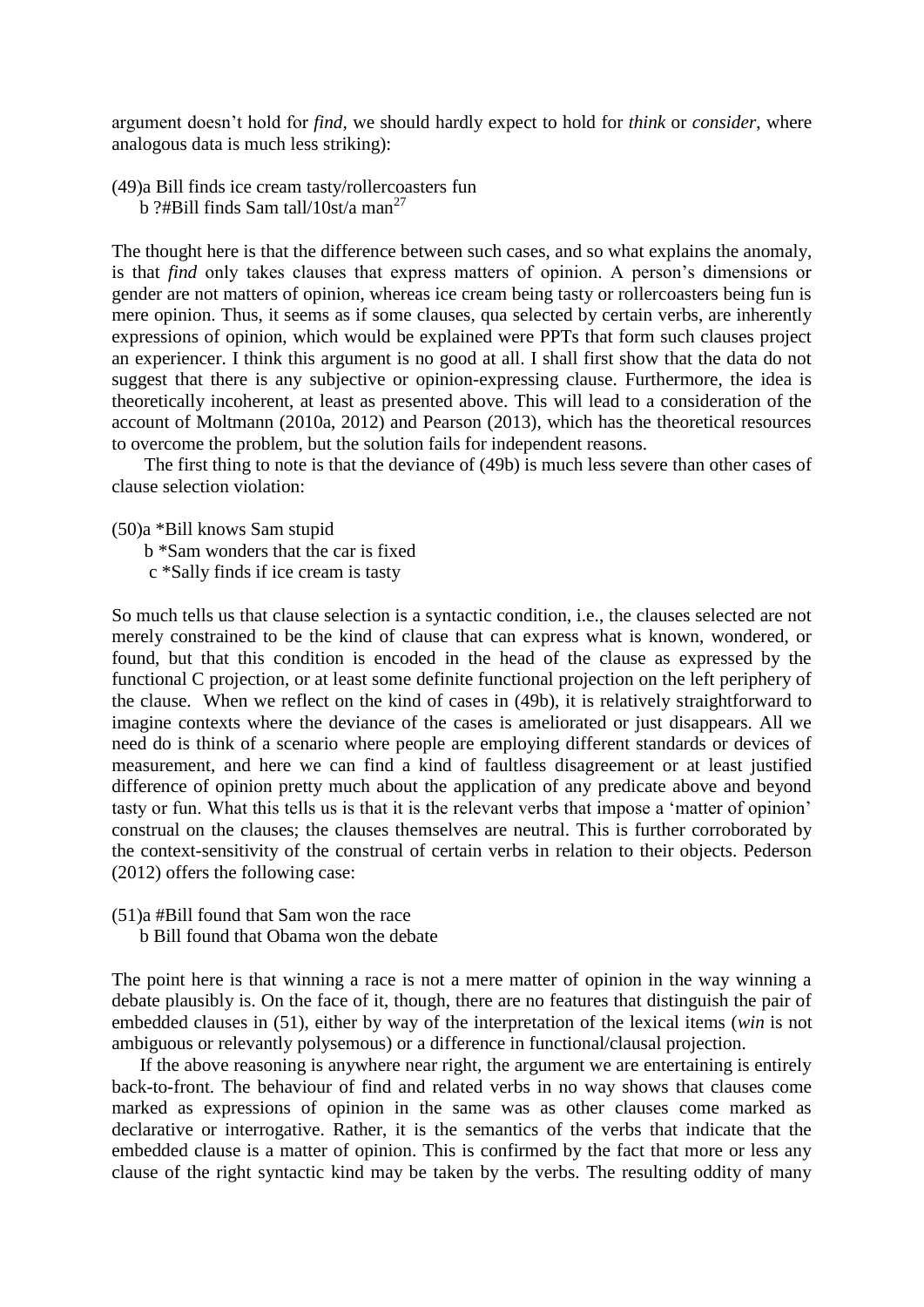cases is simply due to the oddity involved in expression of an opinion about a matter that is not normally up for judgement or is otherwise definite. We can easily finagle cases, though, to make them much less degraded. The situation is very different where the selection is syntactic; no amount of contextual scene setting or substitution of lexical items can rescue (50) from flat-out unacceptability.

 The above conclusion has clear empirical support. It is also theoretically sound. The argument we are considering reckons certain clauses to by typed as expressions of opinion or subjective, such is why only certain verbs select them. Assume, contrary to fact, that the facts were to support this claim. It would remain to be discovered how such putative clauses are typed as subjective/opinion. The projection of an experiencer argument cannot possibly fill this role, for clauses are not typed on the basis of their argument positions. Equally, therefore, even if the relevant verbs did only select opinions, whatever they might be, the case for experiencer projections would not be corroborated, for no such projection could identify a clause as subjective. Clauses are identified as of their kind, and so selected or not by clausetaking items, in virtue of their head, which is a complementiser (covert or overt), either occupying C position (or its SPEC) just above the TP or the highest position in the left periphery. Arguments cannot play such role. The bottom line here is that even if we might semantically type a predicate in terms of its holding or not being a matter of opinion, the clause that hosts such a predicate cannot be typed as an opinion clause in a way that will determine its selection, at least not if we are imagining such a determination to be akin to any known syntactic or semantic mechanism. Such selection properties as we find, therefore, hardly militate for an experiencer projection. As things stand, then, the argument under consideration is empirically mistaken and theoretically incoherent. There might, however, be other considerations that weigh in favour of the argument.

 Moltmann (2006, 2010a, 2010b, 2012) takes arbitrary PRO to express 'first-person-based genericity', which means that, like *one*, arbitrary PRO is interpreted as being generically quantified over such that it designates everyone (admitting exceptions) relevantly similar to the speaker, minimally, all conscious persons. The relevance of this account to PPTs is twofold (cf. Pearson, 2013). Firstly, Moltmann (2010a, pp. 213-4; 2012, pp. 170-2) offers an argument based upon her account that argues in favour of an experiencer argument for PPTs. Secondly, the operator constitutive of Moltmann's and Pearson's analysis could perhaps serve as the head of a subjective/opinion clause. Let's consider the argument first and then assess the position of the head.

 The argument will be familiar from the above discussion of control phenomena. Consider the case in  $(51)$ :

(51) It is fun to play football

Moltmann notes that the construction expresses a covariation between whoever has fun and whoever plays football. She proposes that this condition can be established as follows:

(52) [CP GN*x* [It is fun *x* [PRO*x* to play football]]].

'Gnx' is a generic quantifier that binds the experiencer position of fun and the PRO position of the non-finite clause. In effect, for Moltmann, arbitrary PRO is always bound by such an operator in virtue of its equivalence to *one*, and it is precisely the presence of the operator that explains the covariation reading of (51). If all of this is right, then we also appear to get a nice consequence: the subjective/opinion clause might be headed by the kind of operator Moltmann and Pearson posit. I shall now reject this of reasoning.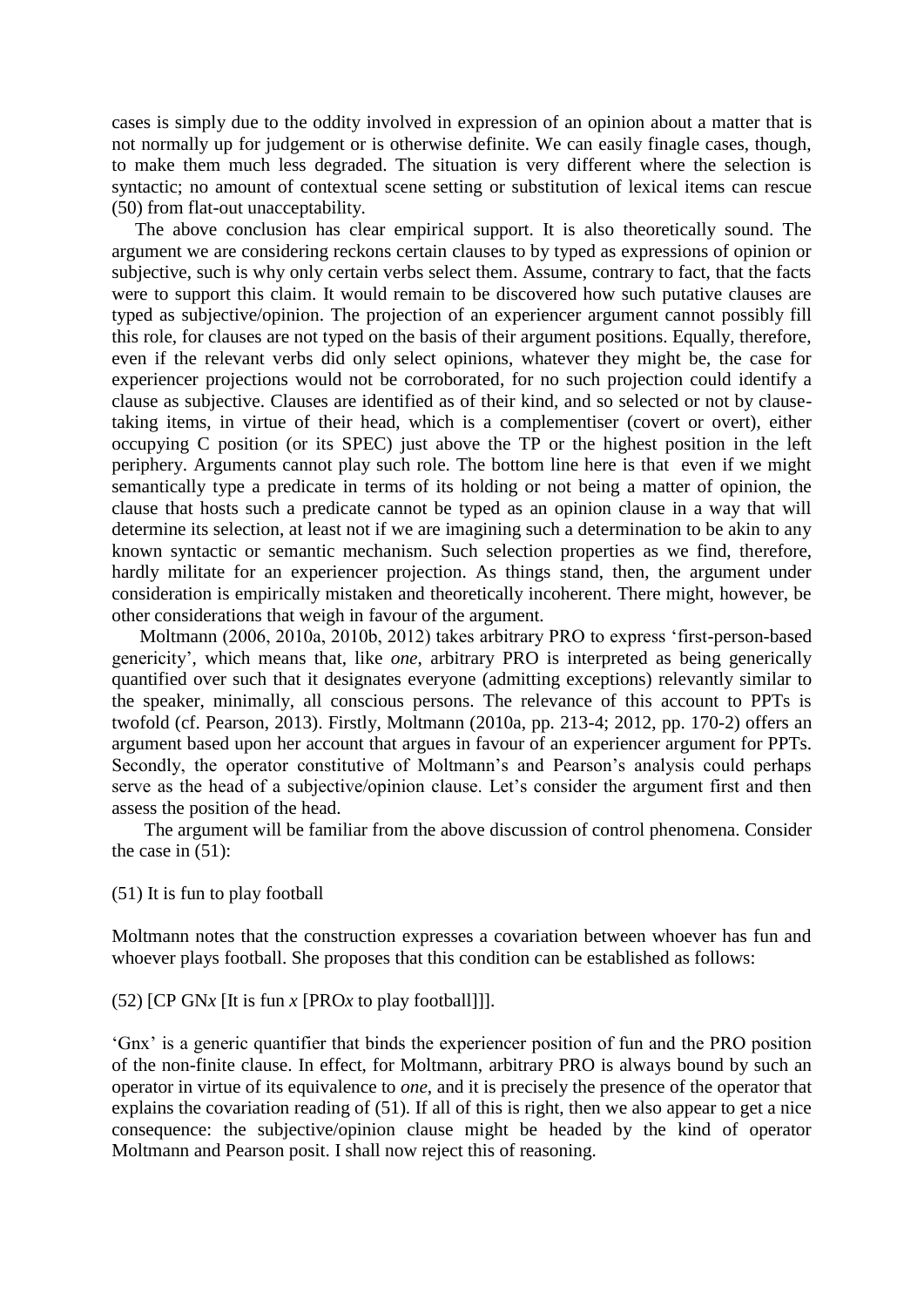First off, all by itself, the argument from covariation is not a good reason to posit an experiencer argument projection. It is persuasive only if one has already accepted the presence of the higher operator, whose occurrence explains the covariation in terms of operator scope. As explained above, though, the covariation can be accounted for without appeal to joint binding, i.e., without the positing of an argument position for the matrix PPT. It suffices if we merely let the PPT be a predicate of the non-finite clause. For the fun to be disjoint from the playing would, therefore, involve another predicate such that it is fun to be related to the playing of football by that predicate. This will not explain everything, why, for instance, *It is popular to dance* does not have a covariation reading. The explanation for that, though, follows from what it takes to be popular, which blocks the entailment to a token of the type (dancing in this case) being popular. That explanation does not require the positing of an extra argument for PPTs. Moreover, there is no independent syntactic reason to posit a Gn operator (more on this below). Since, in other words, we are not obliged to posit the operator and can explain the covariation phenomenon without it, that we can explain covariation phenomenon with the operator plus the experiencer argument hardly constitutes a good reason for positing the experiencer argument—a case of inference to the worst explanation.

 Let us assume, however, that there is a syntactically realised Gn operator as the head of CP. Could this operator serve as the head that identifies clauses as expressions of opinion? In constructions such as (51), where there is an embedded arbitrary PRO, the proposal seems plausible. At least initially, the operator was posited to explain features of PRO, not PPTs *tout court*. So, while the operator might explain features of PPTs in interaction with PRO, it looks to be unavailable in the absence of PRO. Perhaps the proposal could be extended, however, so that any occurrence of a PPT projects an argument bound by a higher operator that gives a subjective generic-kind of reading to the experiencer similar to that which arbitrary PRO enjoys (cf., Pearson, 2013). There are problems with such a proposal.

 Firstly, it is far from obvious where the Gn operator is supposed to sit in any of these accounts. Moltmann and Pearson assume that it is a C head. That can't be right, however, for one can embed the relevant clauses under verbs with selection requirements that would compete with the putative Gn operator:

(52) Bill knows [that/Gn ice cream is tasty/it is fun to play football]

Here, Gn competes with *that* to be head of the clause. We might assume, then, as perhaps should be assumed anyway, that there is no unitary CP projection, but a structured left periphery that may host a range of functional elements. A Topic projection also competes with that, if CP is a unitary whole; it would be no cause for concern, if Gn was as disreputable as Topic (Rizzi, 1997; Haegeman, 2012). Questions now arise concerning the position of the operator in the left hierarchy and why it is essentially covert. However these questions might be answered, it is clear that the assumption that the Gn operator is a C head is mistaken.

 Empirical problems also arise. The hypothesis that PPTs project first-person based generically bound arguments makes good sense of the semantics when no other scope-taking element is present. When some other such items are present, it is unclear how to understand the hypothesis. Consider:

(53)a Everyone finds ice cream tasty

b (Every person  $x$ )[ $x$  finds ice cream tasty for  $x$ ]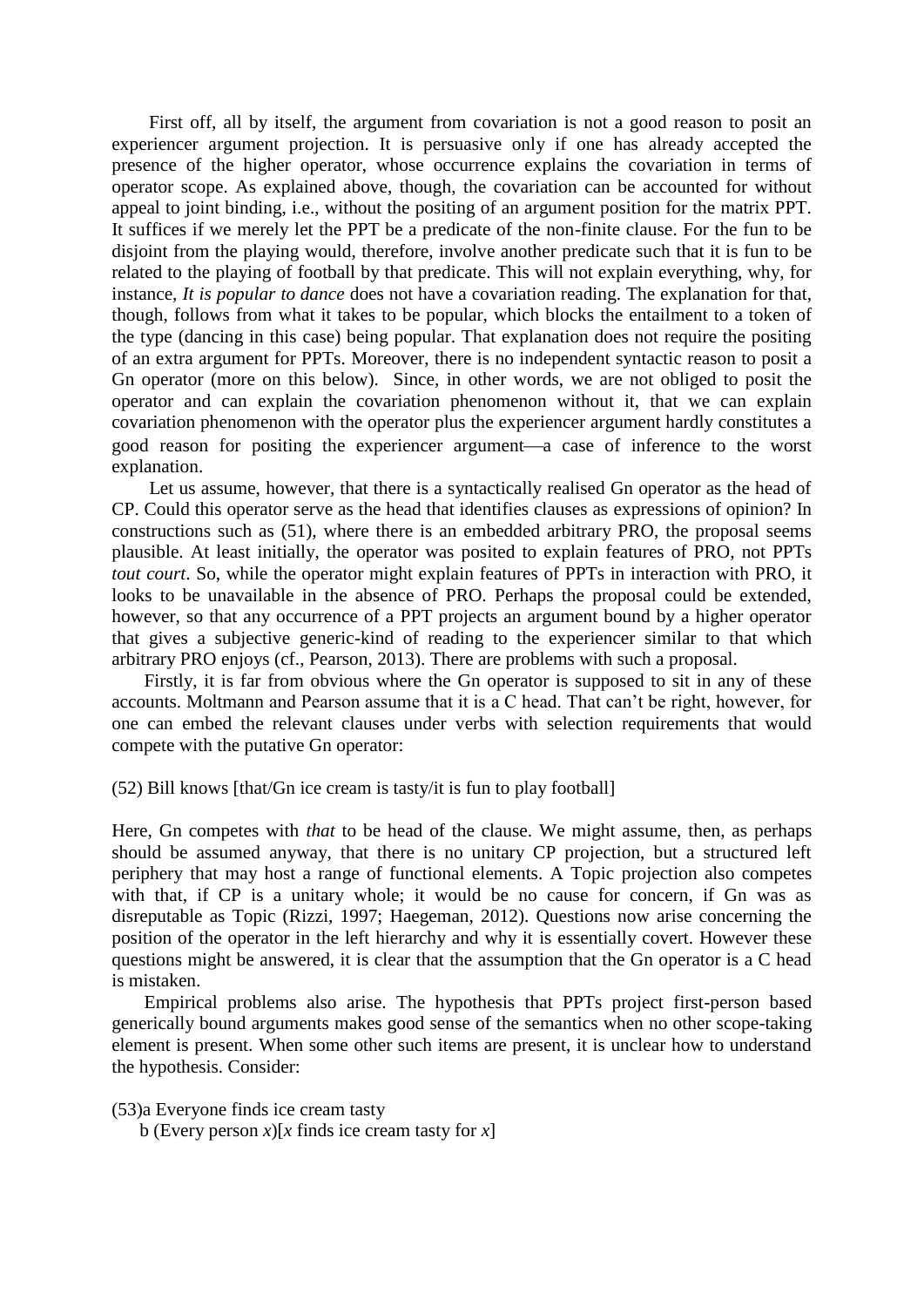Here, it appears as if the quantifier, as displayed in the reading provided, binds the experiencer position. Of course, I think the additional adjunct is not required, but my opponent should hardly think so, it being their very position that PPTs project experiencer arguments. The problem now, however, is that if experiencer positions are essentially generically bound, then they can't be universally bound too, as they appear to be in (52). Obviously, the problem generalises to all bound readings that occur with PPTs.

 I do not think the problems I have raised for the Moltmann-style position are decisive. The position has resources to handle many subtle phenomena, but I do not see how it can militate for experiencer projections, even if it gives a compelling reading of arbitrary PRO. Again, we have found no reason to think that selection properties support experiencer projections of PPTs.

### **5: Conclusion**

PPTs present a range of philosophical problems beyond the question of whether or not they select experiencer arguments. If my forgoing considerations are on the right lines, then they do not select such arguments. That suffices for my negative purposes of showing that the predicates do not indicate variable involvement of the third grade; indeed, the reasons adduced for this conclusion are in line with the independent considerations for similar conclusions regarding weather reports and indefinites. To this extent, the three cases are mutually supporting and are predicted by the general considerations against syntax sanctioning variables that may be free or bound. As regards PPTs in particular, various options remain. As I indicated at the beginning, the arguments I have offered certainly defeat (or are intended to) one argument for a contextualist treatment of PPTs, an argument that seeks to tie the putative context-variant content of PPTs with the differing values of a syntactic variable. The contextualist, though, is not obliged to make such a strong commitment. As things stand, therefore, I remain neutral on how, if at all, relativism should be distinguished from contextualism. One option for the contextualist is to follow Neale (2007) on weather predicates as discussed in chapter (vbvn). The claim would now be that the experiencer of PPTs is semantically essential, but syntactically shows up as an optional adjunct. That is a position, but as mentioned in relation to weather predicates, the hypothesis is difficult to evaluate. To show that an item is a *syntactic* argument is to show that there is *independent* evidence for its thematic content being essential to the host predicate, i.e., independent of our intuitions about what would be involved in the relevant claims being true or false. Such truth-conditional intuitions are unreliable here because they don't distinguish between semantic content proper and pragmatic effects, or saturation vs. enrichment. Yet to give up on a syntactic differentiation in terms of argument/adjunct is just to fall back on such intuitions about truth conditions, whose unreliability made so tempting the thought that PPT experiencers are realised syntactically as arguments. In short, talk of semantic arguments syntactically realised as adjuncts is just obscure without some independent evidence of what is involved in a feature being semantically essential but syntactically optional. In effect, the position is holding out for a linguistic difference that doesn't have a structural effect.

#### **Notes**

<sup>&</sup>lt;sup>1</sup> See, for example, Epstein (1984), Condoravdi and Gawon (1996), and Bhatt and Pancheva (2006). The issue of covert projection of an experiencer clearly bears upon the more general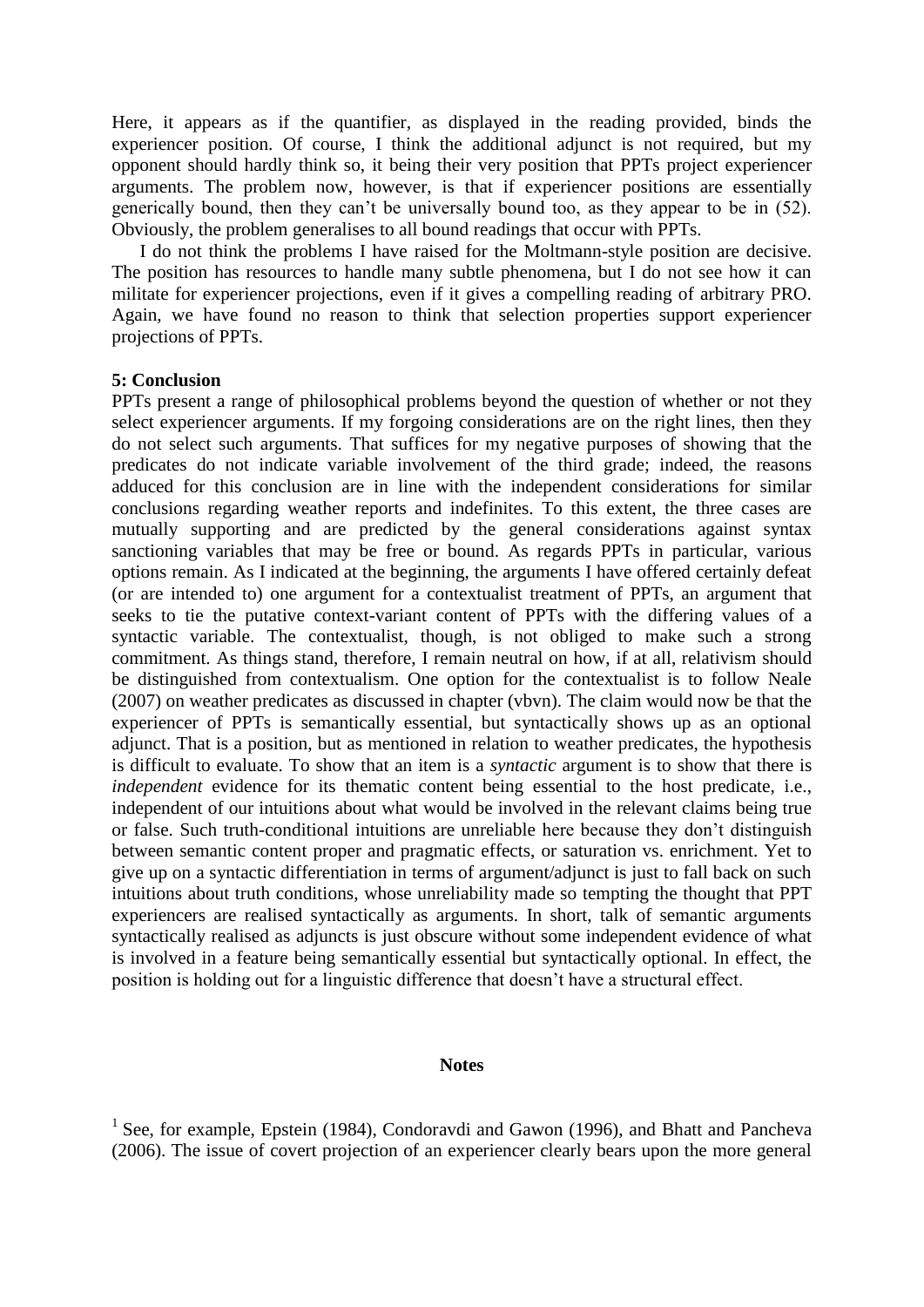issue of the projection of implicit arguments as considered in chapter X. I shall take that discussion as background for this chapter.

<sup>2</sup> As before, I assume that adjuncts are essentially optional. There are marginal or idiosyncratic cases of obligatory adjuncts, but such considerations do not bear upon the predicates that concern us here. See Grimshaw and Vikner (1993) and Baker (2003) and discussion in chapter xcx.

 $3$  See Kölbel (2002, 2003). The notion of faultless disagreement is not essential to the dispute between relativism and contextualism I am about to broach, but it is useful nonetheless (cf., Stojanovic, 2007; MacFarlane, 2007).

<sup>4</sup> Stojanovic (2007) makes a good case for *genuine* disagreement being a matter where all misunderstanding has been ruled out, where, say, both parties agree on who the relevant judge of the matter should be. Be that as it may, my concern here is not to make ultimate sense of disagreement, but only to inquiry into a potential linguistic basis for its realisation.

<sup>5</sup> See Kölbel and Garcia-Carpintero (2009) for general discussion and articulation of varied positions on the dispute. 'Contextualism' is perhaps not the happiest term for the position at issue, for it is also used for positions that view content as pragmatically determined independent of any specific linguistic license. 'Indexicalism' might be a better term, but I bow to convention. Moreover, 'contextualism' appears often to be a label for the 'standard' or 'received' view without a proper specification of who the contextualists are; see Lasersohn (2005, 2009) for an example of such usage. For present purposes, I take the contextualist to be someone who holds that there is a specific linguistic license in the form of a variable for the contextual determination of the linguistic content of PPT predicate tokens. See Richard (2008) and Cappelen and Hawthorne (2009) for positions that do not easily fit within the 'relativism vs. contextualism' framing of the issues; neither, however, directly concern themselves with the kind of linguistic argumentation offered by Glanzberg (2007), Schaffer (2011) and other theorists.

<sup>6</sup> Stojanovic (2007) argues that relativism and contextualism are notational variants, if strictly construed as semantic claims, as opposed to claims about how values of linguistic items get fixed. This seems right to me, but a wedge can be provided precisely on the basis of the syntactic assumptions the contextualism is liable or happy to make, which the relativist may demur without forfeit. See below.

 $<sup>7</sup>$  Both relativist and contextualist, for instance, must treat the judge or experiencer position as</sup> variable, insofar as PPTs are useable from different perspectives. I take it that the fixation on the value of the variable is an issue for both sides. My concern below will be, in effect, just for a particular strong version of the contextualism that treats the variable as syntactically realised.

<sup>8</sup> Binding theory has become an increasingly complex field since the development of the classic position, with perhaps *the* central issue being whether binding is a mostly syntactic or semantic phenomenon, or a single phenomenon at all; for example, see Safir (2004), Büring (2005), Rooryck and Wyngaerd (2011) for overviews and assessments of recent developments. As for Chomsky himself, he rejects classic binding theory, insofar as it essentially involves indexes, which appear to contravene *inclusiveness* in not being items that are lexically projected or first merged (Chomsky, 1995, 2000; Collins, 2007).

<sup>9</sup> Here and below, I shall assume that such ambiguity is genuine. Note, though, that the two readings offered are truth-conditionally equivalent. A case where there is at least one thing such that everyone got it and found it tasty counts as a case where everyone got at least one thing that was tasty for the individual, and *vice versa* (see Reinhart, 1997; Fox, 2000). To get the intended ambiguity, one would need the stipulation that where there are different tasty things, the children do not agree that the things they didn't get are tasty too. That reading,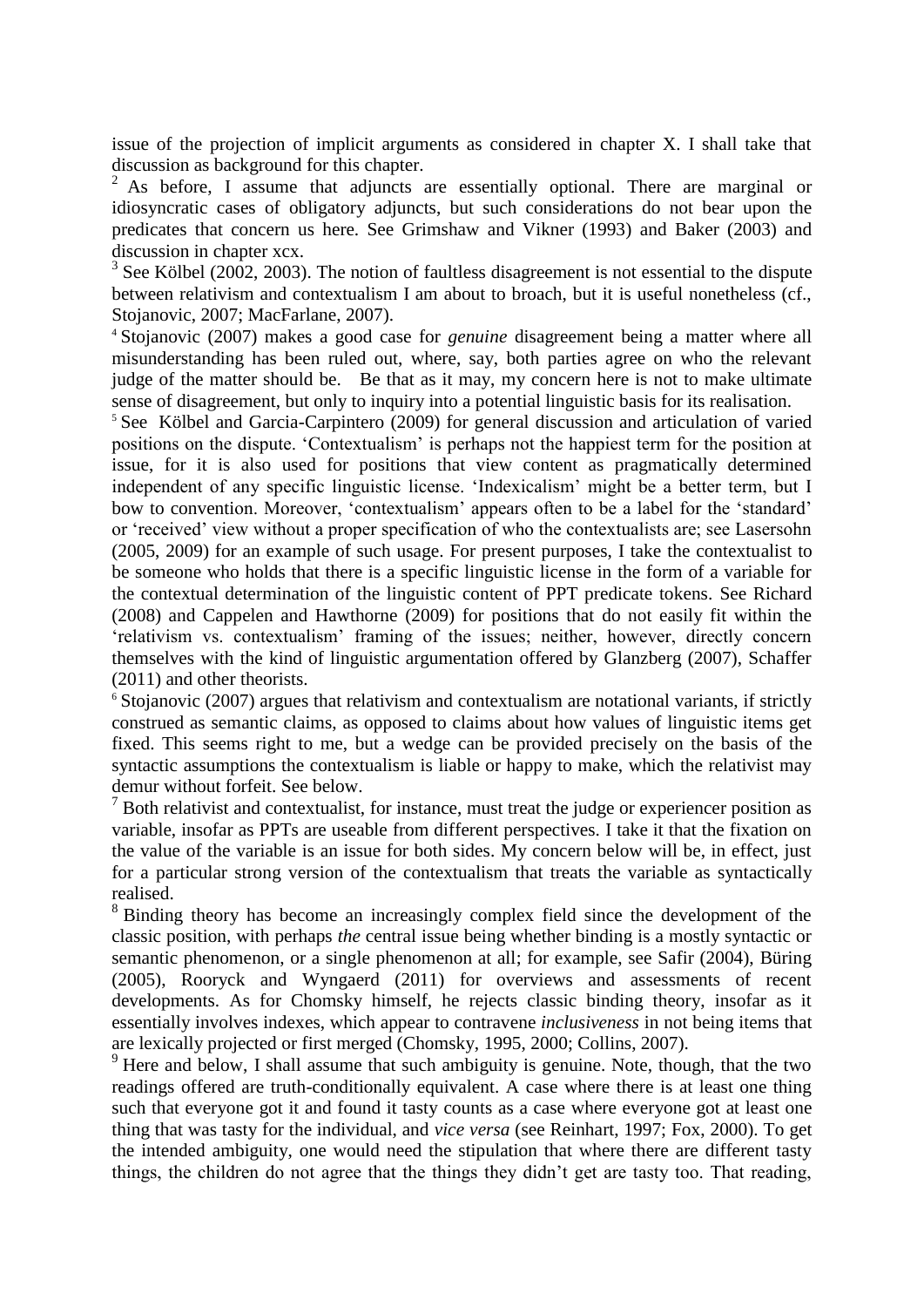though, is not licensed by the semantic properties of the sentences; it seems, rather, to be due to a scalar effect on the existential that rules out there being more than one tasty thing. None of this, though, matters to my argument below, which turns on the ambiguity, should it be genuine, being an interaction of the quantifiers; if there is no genuine ambiguity, then there is no argument here to consider.

<sup>10</sup> For present purposes, we may simply assume that *fun* is unique in its grammatical and semantic selection properties. At any rate, I can't think of another English item that behaves like *fun* with respect to *had* and other environments. Bare *fun* in (9b) appears to be mass nominal such that everyone took part in some measure of the eventish stuff.

<sup>11</sup> Epstein (1984) posits an experiencer covert item *pro* as an argument of the relevant predicates The item, however, is never free. It is either construed as a universal quantifier or referentially dependent on an antecedent. For present purposes, I have no argument with the kind of account Epstein offers, although see below for some critical comments.

<sup>12</sup> As discussed in chapter vbvn, one can drop arguments in non-subject positions and sometimes add cognate objects with variable and complex results. The notion that predicates have a precise addict, therefore, is moot. It remains clear, though, that arguments do not iterate.

 $13$  This is the chief moral of the 'cartography' project. See citations above.

<sup>14</sup> Epstein (1984, p. 23) offers cases such as (i) as evidence for the presence of a covert experiencer argument:

(i) It is fun for Lucy for Joe to play baseball.

The idea here is that *for Lucy* overtly realises the argument role of *fun*, with what Lucy finds fun is Joe's playing baseball. As with (16), though, it seems to me that one can get a reading where Joe finds it fun for Lucy to play baseball, with PRO arbitrary. That would indicate the possibility of an adjunct construal. Again, stacking the phrases up quickly leads to bizarreness.

<sup>15</sup> PRO occurring in an arbitrary position may also be bound (*Bill thought that PRO smoking was damaging to his health*). The crucial fact is that here the control is non-obligatory.

<sup>16</sup> It might be thought that if *tasty* does project an experiencer, then it should take a non-finite complement, much as *fun*, *appear*, *frighten*, etc. As it is, it does not, and (i) is pretty marginal:

(i) ?Liquorice is tasty for Sam to eat

I assume, however, that the grammatical selection properties (sub-categorisation) of predicates may diverge from their semantic properties.

<sup>17</sup> Epstein (1984, p. 25, n. 5) correctly notes the kind of contrast between (22) and, say, \**To play baseball is certain*, and claims that the contrast shows that PRO must be controlled, the problem with the latter construction being that 'there exists an uncontrolled, hence illicit, PRO'. Yet none of this explains how PRO can be syntactically controlled by the putative projected argument of the adjective *fun* in (22), which for Epstein is a *pro* item default interpreted as a universal quantifier, i.e., the would-be operator is not in a c-commanding position.

 $18$  Moltmann (2006, 2010a, 2010b, 2012) and Pearson (2013) also argue for a particular generic construal of PRO that involves it being essentially bound. I shall discuss this position below. Much earlier, Epstein (1984) argued that arbitrary PRO should be understood as a bound item in the scope of a *pro* item projected by the experiencer adjective and construed as a universal quantifier. Epstein's principal consideration is that (i) has the reading in (ii), not  $(iii)$ :